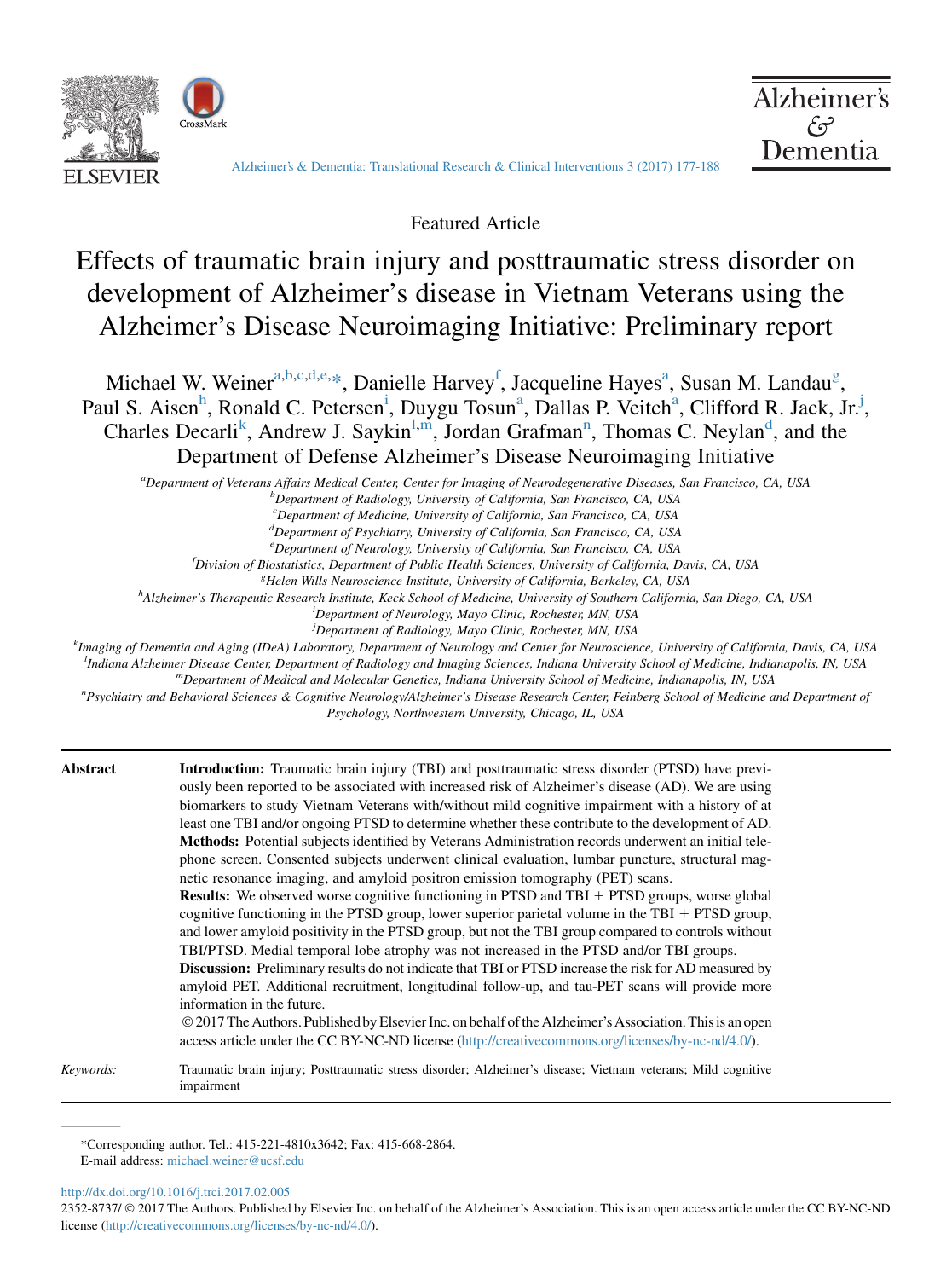## 1. Introduction

Alzheimer's disease (AD) is characterized by the presence of amyloid plaques and tau fibrils, which are associated with synaptic loss and neurodegeneration, leading to cognitive impairments and dementia. After age, family history, and apoli-poprotein E (APOE) ε4 risk allele [\[1\],](#page-8-0) traumatic brain injury (TBI) has been reported as a risk factor in many  $[2-33]$  but not all [\[13\]](#page-9-0) epidemiological studies (reviewed in [\[34–36\]](#page-9-0)). Some studies have suggested that a history of TBI is associated with earlier onset of AD [\[3,6,13,18,20,34,35,37\].](#page-8-0) Others, but not all, have shown an interaction of TBI with the *APOE*  $\varepsilon$ 4 allele [\[5,6,15,17,38–46\].](#page-8-0) After TBI, young subjects appear to have had  $\overrightarrow{AB}$  pathology in postmortem brain tissue [\[47,48\]](#page-9-0). A comprehensive consensus analysis of the literature concluded that there was some evidence for a relationship between TBI in males and future development of AD (odds ratio 2.29 [1.47–3.58]) [\[20\]](#page-9-0). One study [\[33\],](#page-9-0) which showed a significantly increased risk of developing AD after TBI, used information provided by the US Department of Defense to identify and prospectively enroll subjects with nonpenetrating head injury suffered during WWII and the Korean War, and non–head-injured controls. Recently, one study from the Mayo Clinic Study of Aging [\[49\]](#page-9-0) suggested that MCI, but not cognitively normal subjects, who reported a history of concussion had higher brain  $\mathbf{A}\mathbf{\beta}$  levels, measured with  $\overrightarrow{AB}$  positron emission tomography (PET) scans, than noninjured MCI participants. With the exception of one publication [\[50\]](#page-9-0), studies of the effects of TBI on AD have used "self-report" information to determine a history of concussion; few studies have used imaging and cerebrospinal fluid biomarkers to investigate the relationship of TBI to AD.

Posttraumatic stress disorder (PTSD) is an anxiety disorder following exposure to traumatic stress [\[51\].](#page-10-0) The prevalence of combat-related PTSD in US military Veterans since the Vietnam War ranges from 10% to 15% [\[52,53\]](#page-10-0). PTSD is associated with worse cognitive functioning [\[50,54–62\].](#page-9-0) Furthermore, PTSD is associated with alterations in the hippocampus [\[63–67\]](#page-10-0), anterior cingulate [\[65\]](#page-10-0), and prefrontal structures [\[63–69\],](#page-10-0) whereas improvement of symptoms is associated with less-progressive atrophy [\[67\].](#page-10-0) The relationship of PTSD to impaired cognitive function and hippocampal abnormalities suggests that PTSD could be a risk factor for the development of AD. A study of the national Veterans Administration (VA) clinical database showed that Veterans with PTSD are twice as likely to develop a dementia diagnosis compared to Veterans without PTSD, even when controlling for known risk factors for dementia [\[70\]](#page-10-0). Aside from magnetic resonance imaging (MRI) studies, to our knowledge, there are no reports of the use of  $\overrightarrow{AB}$  PET scans or other biomarkers to examine whether the mechanism accounting for the higher risk for dementia in PTSD is related to AD pathology.

The Alzheimer's Disease Neuroimaging Initiative (ADNI) is a large, multisite study, aimed at validating biomarkers for AD clinical trials. ADNI has enrolled over 1500 subjects at 57 sites in the United States and Canada and followed them longitudinally with clinical/cognitive testing, genetic analysis, MRI, lumbar puncture for cerebrospinal fluid (CSF) analysis,  $^{18}$ F-fluorodeoxyglucose PET, A $\beta$  PET, and most recently tau-PET (reviewed in [\[71\]](#page-10-0)). To investigate the relationship of a past history of TBI and PTSD on the development of AD, the Department of Defense funded three proposals: (1) Effects of Traumatic Brain Injury (TBI) and Posttraumatic Stress Disorder on Alzheimer's Disease in Veterans Using Imaging and Biomarkers in the AD Neuroimaging Initiative; (2) Effects of Traumatic Brain Injury and Posttraumatic Stress Disorder on Alzheimer's Disease in Veterans with Mild Cognitive Impairment Using the Alzheimer's Disease Neuroimaging Initiative; and (3) Effects of Traumatic Brain Injury and Posttraumatic Stress Disorder and Alzheimer's Disease on Brain Tau in Vietnam Veterans Using ADNI. These studies are collectively termed "DOD ADNI," and aim to enroll approximately 400 elderly Veterans who served in Vietnam.

The initial DOD ADNI grant enrolled Vietnam Veterans with PTSD and/or TBI, as well as controls with serviceconnected disorders not related to PTSD or TBI who met criteria for normal cognition. The second grant expanded the original study to include subjects who also met criteria for MCI. The study now includes cohorts of Vietnam Veterans, both with and without MCI, who have histories of TBI, PTSD, and both TBI and PTSD, as well as controls without PTSD/TBI. Potential subjects are initially contacted by mail, prescreened for eligibility by telephone and those meeting criteria for one of the cohorts are referred for clinical examination, cognitive tests, A $\beta$  PET using <sup>18</sup>F-labeled florbetapir, MRI (structural, diffusion tensor, and resting state functional), lumbar puncture for CSF markers of tau, phosphorylated tau (p-tau<sub>181</sub>),  $\beta$ -amyloid (A $\beta$ 42), and blood collection for genetic analysis. The clinical/cognitive battery and MRI is repeated after 1 year, and tau-PET scans are obtained at baseline and after 1 year. Results from the CSF assays and tau-PET imaging are pending and will not be reported in this article.

This interim report uses baseline data to determine the extent to which a prior history of TBI and/or documented past history and present diagnosis of PTSD increase the risk of developing AD. Our primary a priori hypothesis isthat Vietnam Veterans with a history of TBI or presence of ongoing PTSD will have lower cognitive functioning and increased prevalence of brain AD pathology (measured by  $\overrightarrow{AB}$  florbetapir PET and medial temporal lobe atrophy) after accounting for effects of age and presence of the APOE ε4 allele.

### 2. Methods

#### 2.1. Identification of potential study subjects

For this study, we used an operational definition of TBI as head injury with loss of consciousness for more than 5 minutes, and/or having amnesia, and/or being dazed and confused for more than 24 hours. Using military and VA Compensation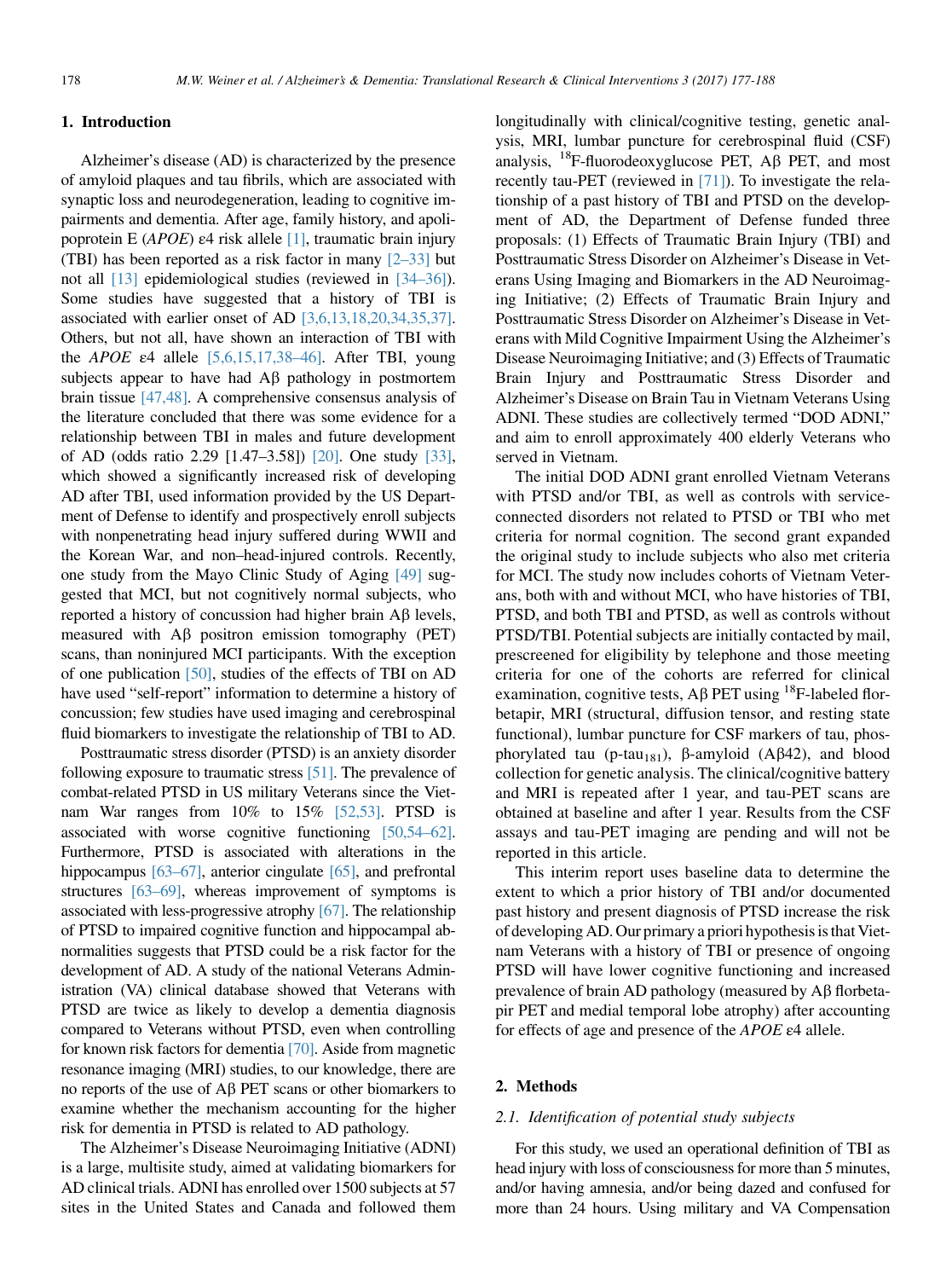and Pension records, as well as VA Health records, and/or response to advertisements, Vietnam Veterans with a service connection related to a possible traumatic head injury and/or a history of at least one moderate/severe TBI and/or evidence of ongoing PTSD, and demographically comparable Veteran controls without PTSD/TBI were identified. Because TBI was not a common diagnostic code during the Vietnam War, the study requested a sample of subjects from the Veteran Benefits Administration who were service-connected for several diagnostic codes that might be related to a traumatic brain injury (traumatic brain disease, posttrauma headache, acute posttrauma headache, chronic posttrauma headache, postconcussion syndrome, brain hemorrhage, limited motion of the jaw, and other head-related injuries). We also obtained separate samples of subjects who are service-connected for PTSD as well as a sample of controls who were serviceconnected for something other than PTSD or TBI. Study invitation letters, brochures, and response postcards were mailed to Veterans who met these initial broad criteria and who lived within 150 miles of the closest ADNI clinic.

#### 2.2. Initial telephone prescreening recruitment calls

To include all subjects who may have a history of a TBI and to confirm whether or not the TBI-related diagnostic codes were related to a head injury, all subjects were contacted by telephone, and verbal consent was obtained for the administration of screening questions which determined eligibility criteria for current PTSD symptoms and history of a TBI. The Ohio State University TBI Identification Method–Interview Form [\[72\]](#page-10-0) was used to ask about head injuries at three separate times in a subject's life: before, during, and after Vietnam. This ensured we included TBIs that may have occurred before or after a subject's military service. In addition, a safety assessment ruled out subjects who were not safe to participate in the study procedures. The purpose of the initial telephone prescreening recruitment call was both to (1) rule out exclusions such as dementia, history of psychosis or bipolar affective disorder, history of schizophrenia (Diagnostic and Statistical Manual of Mental Disorders, 4th edition criteria), history of alcohol or substance abuse/dependence within the past 5 years, MRI-related exclusions (metal in the body, pacemakers), contraindications for lumbar puncture, PET scan, or other procedures in this study and (2) assess placement in study cohorts. During this initial screen, MCI was assessed using an adapted version of the AD8 (70, 71) and the Telephone Interview for Cognitive Status, as the latter contains a 10-word list recall which combined with the AD8 can help to identify cognitive impairment [\[73,74\].](#page-10-0) Subjects meeting inclusion criteria were then mailed a written consent form for the telephone psychiatric assessment (clinical interview) portion of the study and audio recording, with a stamped addressed return envelope and the following self-report questionnaires: (1) MRI safety, (2) Medical history, (3) Current medications, (4) Symptom Check List 90 (revised) for general psychopathology [\[75\]](#page-10-0), (5) Pittsburgh Sleep Quality [\[76\]](#page-10-0), (6) Smoking/Life Time

Smoking, (6) SF-12 Health Survey [\[77\],](#page-10-0) and (7) Combat Exposure Scale [\[78\]](#page-10-0).

After documented consent was received, all self-report questionnaires described previously were reviewed as well as the subjects' VA medical records to ensure that there were no medical problems or exclusionary medications that the subject failed to report and to ensure that proper cohort assignment had been determined. VA medical records were reviewed for any documentary evidence of a TBI at anytime in a subject's life regardless of whether or not a subject reported a TBI during the administration of the Ohio State University TBI Identification Method–Interview Form. If the medical records specifically mentioned a TBI incident or a service connection related to a TBI (as indicated by the diagnostic codes discussed previously), or if a subject self-reported a TBI (that met the operational criteria of TBI discussed previously) during anytime in the subject's life, this subject was not placed in the control group.

## 2.3. SCID CAPS evaluation by telephone

All eligible subjects were next referred to the telephone clinical evaluation which used the Structured Clinical Interview 1 of the Diagnostic and Statistical Manual of Mental Disorders, Version IV, (Axis 1)–Text Revision (SCID) and the Clinician Administered PTSD Scale for DSM-IV (CAPS) [\[79\]](#page-10-0) to assess current and lifetime PTSD and to rule out psychosis and/or drug and alcohol issues. SCID CAPS, as well as the Life Stressor Checklist [\[80\]](#page-10-0) and the Addiction Severity Index Lite [\[81\]](#page-10-0), was conducted by telephone by the PTSD Core at the San Francisco Veterans Administration Medical Center.

### 2.4. Assignment of subjects to cohorts

After completing the SCID CAPS, eligible subjects were placed into one of eight cohorts, four with no MCI and four who met initial criteria for MCI, as described in the following:

- TBI only: Subjects with no service connection for PTSD, no history of lifetime, and/or current PTSD on SCID CAPS (scores of  $\leq$ 30 for each) but with a service connection for a TBI-related diagnostic code, medical documentation of a TBI-related incident, and/or a self-report of a TBI which met the operational definition of TBI described previously.
- PTSD only: Subjects who were service-connected for PTSD and who scored  $\geq 40$  for both lifetime and current PTSD, with no self-report history of TBI, no diagnostic service connection related to TBI, and no medical documentation of TBI.
- Both TBI  $+$  PTSD: Subjects who scored  $>$ 30 for either lifetime and/or current PTSD and had a service connection related to TBI, medical documented evidence of a TBI-related incident, and/or a self-report history of TBI meeting the operational criteria of TBI described previously.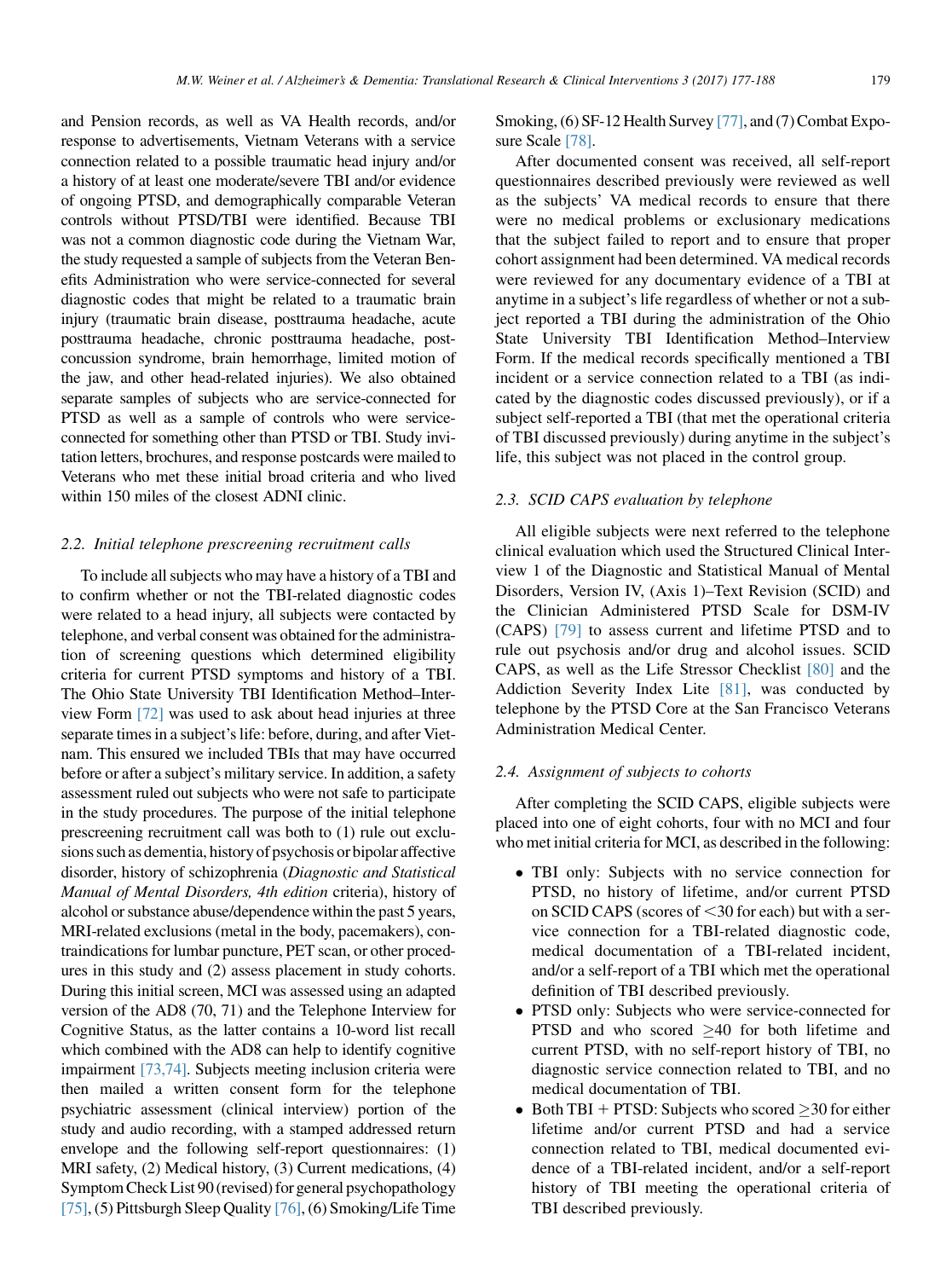Controls: Subjects with no service connection for PTSD, no history of lifetime, and/or current PTSD on SCID CAPS (scores of  $\leq 30$  for each), and no service connection for TBI-related diagnostic codes, no medical documentation of a TBI-related incident, and no self-report of a TBI that met the operational definition of TBI.

Eligible subjects were next referred to one of the 19 ADNI Clinic sites to sign a clinic consent and complete study procedures.

# 2.5. Clinical evaluation, neuropsychological testing, MRI, and Ab florbetapir PET scans

After the clinical telephone interview, subjects were referred to the closest ADNI site for in-person studies using the identical methods used by ADNI. These include clinical evaluation, neuropsychological testing, lumbar puncture (results not available at this time), genetic sampling for the APOE  $\varepsilon$ 4 allele, structural MRI at 3T, and A $\beta$  florbetapir PET scans. These methods have been widely reported [\[82–86\].](#page-10-0) Longitudinal data and tau-PET scan results will be reported at a later time.

## 2.6. Power analysis

Our original study was designed to have 80% power to detect a minimum difference in means of 0.55 standard deviations, assuming 65 participants in each group, an alpha of 0.025, and a two-sided test. In this interim report, we have not yet achieved our desired sample size in each group, particularly in the TBI and TBI  $+$  PTSD groups. For comparison of the TBI group  $(n = 22)$  with the no TBI/PTSD group ( $n = 63$ ), we have 80% power to detect a difference as small as 0.78 standard deviations (0.68 standard deviations for the TBI  $+$  PTSD vs. no TBI/PTSD group). Minimum detectable differences are larger for the imaging outcomes, where sample sizes are even smaller.

## 2.7. Statistical analysis

Means and standard deviations were computed for all continuous variables of interest (age, education, neuropsychological testing, MRI volumetrics, and florbetapir standardized uptake value ratio [SUVR]), whereas percentages were calculated for categorical variables (gender, race/ethnicity, diagnosis, APOE ε4 status). Analysis of variance or Fisher's exact test was used to compare groups (PTSD, TBI, both, neither) on demographic and clinical characteristics. Linear regression was used to compare groups on most neuropsychological testing scores and MRI volumetrics. Volume of whitematter hyperintensities was transformed with natural log to meet the assumptions of the models. Poisson regression [\[87\]](#page-10-0) was used to compare groups on the clinical dementia rating (CDR) Sum of Boxes because this outcome did not meet the assumptions of linear regression. Mini–Mental State

Examination (MMSE) was rescaled as the number of errors (30 MMSE) and analyzed with a negative binomial regression due to overdispersion. Finally, logistic regression was used to compare amyloid positivity based on  $\mathbf{A}\beta$  florbetapir cortical SUVR across the groups. All models were adjusted for age, education, and APOE ε4 status by including these variables in the models. Primary comparisons of interest for all analyses were between the patient groups (PTSD, TBI, both) and the control group (no PTSD or TBI). All analyses were conducted using SAS software version 9.4  $[88]$  with a *P*-value <.05 considered statistically significant.

# 3. Results

#### 3.1. Description of the recruitment assessment process

The number of subjects contacted by mailing brochures, the initial telephone screening effort, including number of subjects called and screened, the numbers of consents mailed and SCID evaluations by telephone, and finally the number of completed baseline clinic visits and 12-month follow-up visits are outlined in [Fig. 1.](#page-4-0)

# 3.1.1. Demographic and clinical characteristics

The demographic and clinical characteristics of the cohort are given in [Tables 1 and 2](#page-5-0). The groups differed in age, with the control group without PTSD/TBI significantly older than the PTSD  $(P < .001)$ , TBI  $(P = .005)$ , and TBI + PTSD  $(P < .001)$  groups. Education also differed between the groups, with the PTSD group significantly less educated than the control group ( $P = .004$ ). There were no differences in gender, race/ethnicity, or APOE ε4 allele status. The percentage of subjects with an MCI diagnosis was significantly different across the groups ( $P = .03$ ), with a significantly higher percentage in the group with both TBI and PTSD and the group with PTSD than in the controls.

In models adjusted for age, education, and APOE ε4 allele status, there was no significant difference in verbal memory (RAVLT, Delayed Recall), but there was a trend for a difference in global cognition (MMSE, ADAS-Cog) with the PTSD group having worse global cognition than the controls. There was a significant difference in CDR Sum of Boxes, with the PTSD group  $(P = .009)$  and the TBI + PTSD group  $(P = .007)$  having higher CDR Sum of Boxes scores (indicating worse cognitive functioning) than the controls. This finding and the trend for worse global cognitive function remained even after further accounting for amyloid burden in the brain as measured by  $A\beta$  florbetapir PET (MMSE: PTSD vs. control:  $P = .052$ ; CDR Sum of Boxes: PTSD vs. control:  $P = .03$ , TBI + PTSD vs. control:  $P = .008$ ).

#### 3.2. Brain structure measured by MRI

[Table 3](#page-6-0) describes the brain regional volumes and volume of white-matter hyperintensities across the groups. There were no significant differences between the groups in models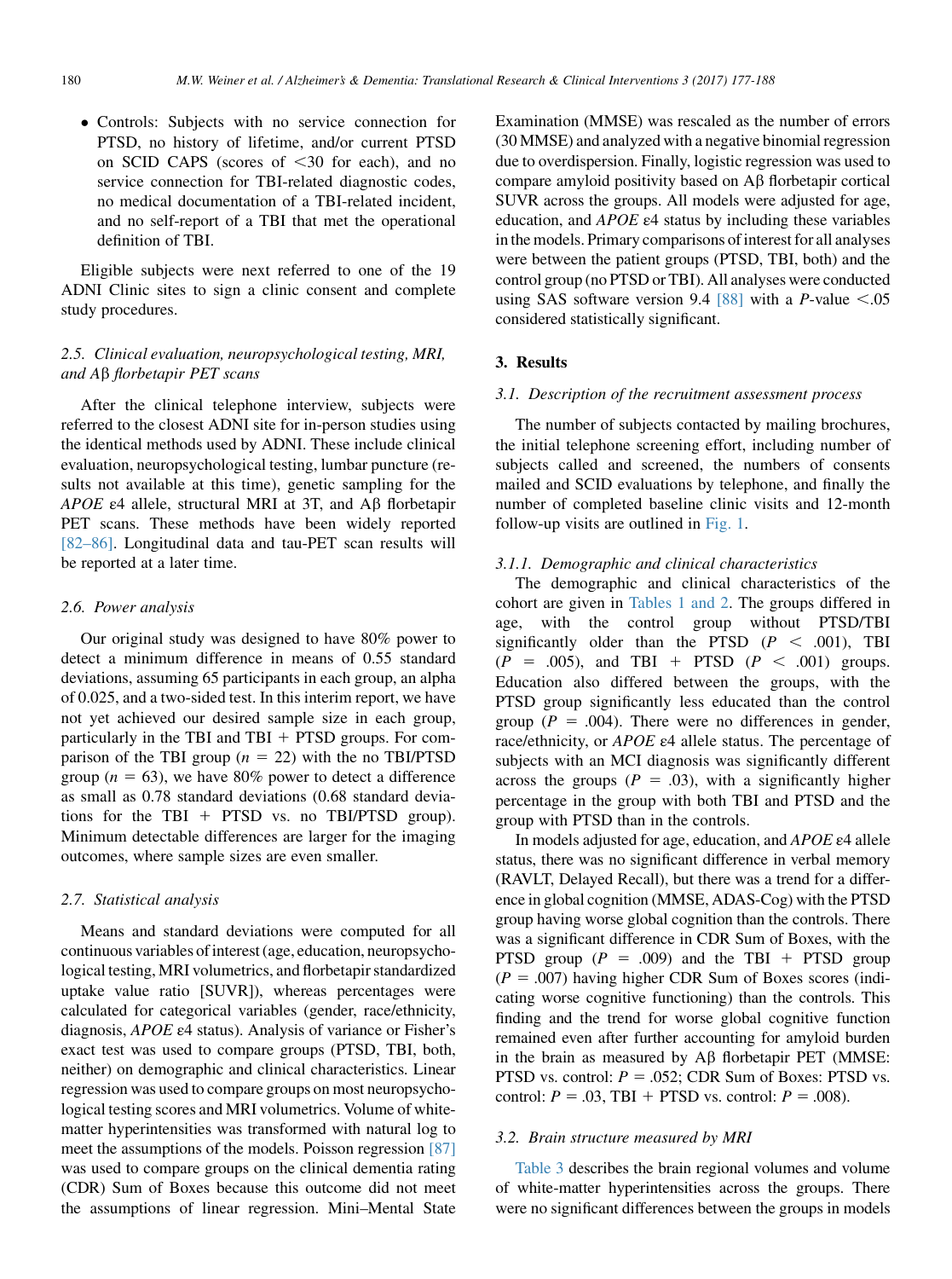<span id="page-4-0"></span>

**Flow of DOD ADNI Recruitment & Enrollment**

Fig. 1. Overall summary of study recruitment and enrollment. Abbreviations: ADNI, Alzheimer's Disease Neuroimaging Initiative; PTSD, posttraumatic stress disorder; TBI, traumatic brain injury.

adjusted for age, education, and APOE ε4 allele status except in the superior parietal region ( $P = .046$ ), which had a slightly lower volume in the TBI  $+$  PTSD group than in the control group ( $P = .04$ ). A further analysis that considered a measure of PTSD (CAPS) rather than the specific exposure groups found no association between level of PTSD and hippocampal volume ( $P > .7$ ) or superior parietal volume ( $P > .3$ ) for either the current CAPS or lifetime CAPS, in a model that included age, education, and APOE ε4 allele status.

### 3.3. b amyloid florbetapir positron emission tomography

[Table 4](#page-6-0) and [Fig. 2](#page-7-0) illustrate the distribution of  $\overrightarrow{AB}$  florbetapir cortical SUVR across the groups. When categorized according to amyloid positivity using a previously validated cutoff of 1.11 [\[89\],](#page-10-0) there was a significant difference by group  $(P = .04)$  in a model adjusted for age, education, and *APOE*  ε4 allele status, with the PTSD group having significantly lower odds of being amyloid positive (odds ratio: 0.21; 95% CI: 0.05–0.93;  $P = .04$ ) than the controls. The proportion of controls in this study classified as amyloid positive was comparable to previous ADNI studies (data not shown).

## 4. Discussion

The major findings of this project are as follows: (1) worse cognitive functioning as measured by the CDR Sum of Boxes in the PTSD and both TBI  $+$  PTSD groups relative to the controls; (2) a trend for worse global cognitive functioning (ADAS-Cog, MMSE) in the PTSD group relative to the controls; (3) slightly lower superior parietal volume in the group with both TBI  $+$  PTSD relative to controls; (4) lower odds of amyloid positivity based on cortical amyloid SUVR in the PTSD group relative to the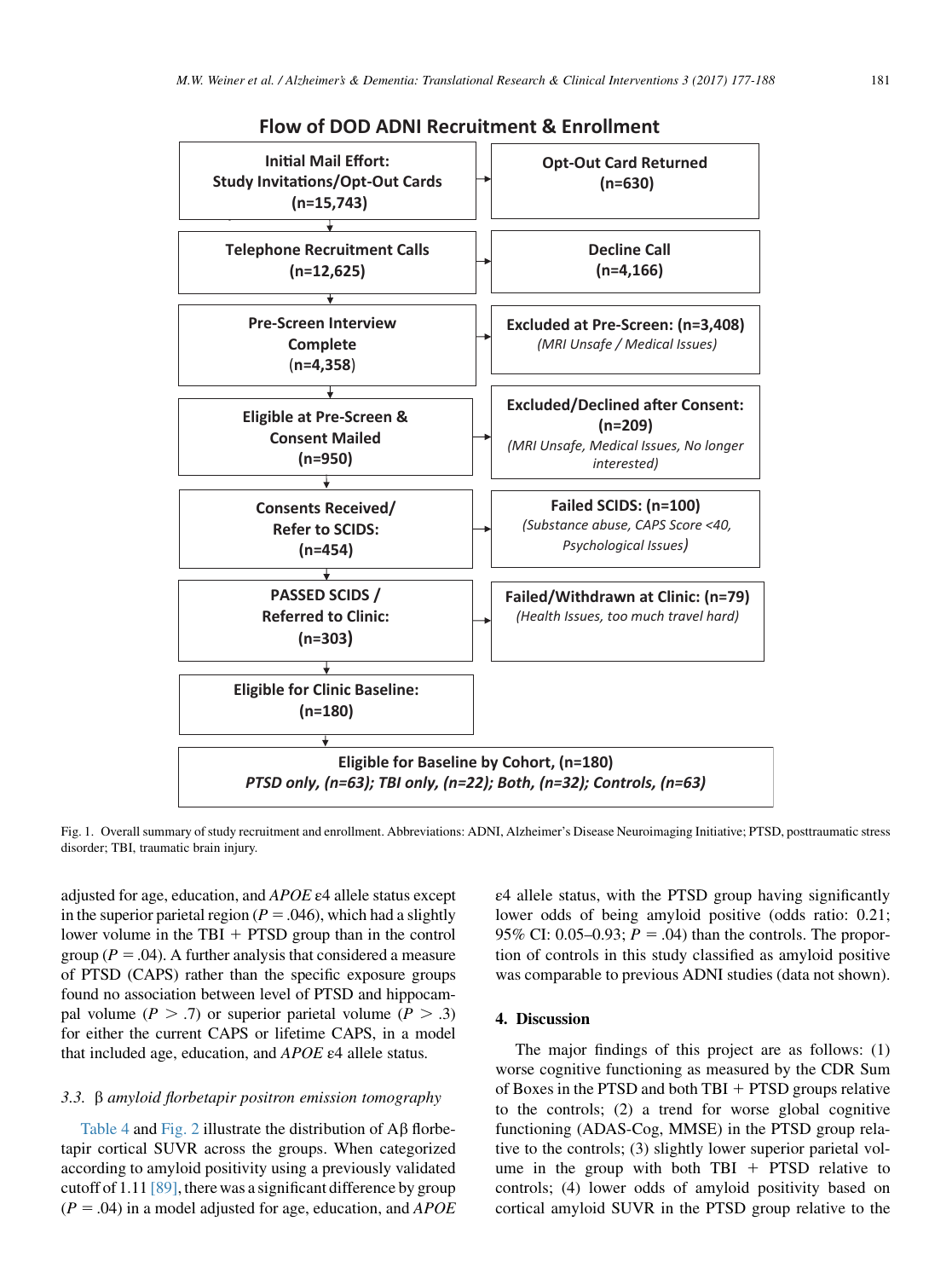<span id="page-5-0"></span>

| Table 1                     |  |
|-----------------------------|--|
| Participant characteristics |  |

|                       | No TBI/PTSD $(n = 63)$ | PTSD $(n = 63)$ | TBI $(n = 22)$ | TBI + PTSD $(n = 32)$ | $P$ value* |
|-----------------------|------------------------|-----------------|----------------|-----------------------|------------|
| Age                   | 71.1(5.9)              | 67.8(3.6)       | 67.9(4.5)      | 68.7(3.1)             | < 0.001    |
| Education             | 16.0(2.2)              | 14.7(2.5)       | 15.8(2.2)      | 15.2(2.4)             | .01        |
| Male $(\%)$           | 100                    | 100             | 100            | 96.9                  | .30        |
| Ethnicity $(\% )$     |                        |                 |                |                       | .81        |
| African American      | 6.3                    | 4.8             | 9.1            | 12.5                  |            |
| Asian                 | 4.8                    | $\Omega$        | $\Omega$       | $\Omega$              |            |
| Caucasian             | 80.9                   | 82.5            | 81.8           | 78.1                  |            |
| Hispanic              | 6.3                    | 11.1            | 9.1            | 9.4                   |            |
| Other                 | 1.6                    | 1.6             | $\Omega$       | $\overline{0}$        |            |
| $E4 + (\%)$           | 25.9                   | 30.4            | 36.8           | 29.6                  | .81        |
| MCI $(\%)^{\ddagger}$ | 3.3                    | 15.5            | 10.0           | 20.7                  | .03        |

Abbreviations: TBI, traumatic brain injury; PTSD, posttraumatic stress disorder; E41, carriers of the ε4 allele of apolipoprotein E; MCI, mild cognitive impairment.

NOTE. Means and standard deviations are presented unless otherwise stated.

\*P value presented is for the overall group difference.

<sup>T</sup>E4 data available for all but 5 No TBI/PTSD (controls), 7 PTSD, 3 TBI, and 5 TBI + PTSD.

<sup>‡</sup>Diagnosis available for 61 No TBI/PTSD, 58 PTSD, 20 TBI, and 29 TBI + PTSD.

controls; and (5) no evidence for increased brain amyloid associated with TBI and no evidence for medial temporal lobe atrophy in those with PTSD and/or TBI relative to the controls. Taken together, these results do not support the hypothesis that prior TBI or PTSD is associated with increased brain amyloid. Furthermore, the worse cognitive functioning in the PTSD and  $TBI + PTSD$  groups is not associated with increased brain amyloid. Overall, this interim analysis of an ongoing study does not support the view that TBI or PTSD is associated with increased development of AD.

Our first finding of worse cognitive functioning in the PTSD group confirms previous reports [\[90–94\].](#page-10-0) Furthermore, at least one previous study indicates that PTSD is associated with an increased incidence of dementia [\[95\]](#page-11-0). However, there are no autopsy reports demonstrating increased AD pathology in Veterans with PTSD. Moreover, levels of white-matter hyperintensities did not differ among groups suggesting that the worsening cognitive function in the PTSD group is not explained by cerebrovascular disease. Therefore, the cause of cognitive decline or dementia in

Veterans with PTSD is not known. The interim results of our ongoing study do not show increased brain amyloid in the PTSD group compared to controls. In fact, there is a trend for reduced brain amyloid in the PTSD group. Although these results are preliminary, they suggest that the cognitive impairment and dementia associated with PTSD may not be due to AD pathology.

Hippocampal atrophy has been associated with PTSD in some studies [\[66,96–98\]](#page-10-0), but not others [\[99–102\].](#page-11-0) Hippocampal atrophy is typically found in AD dementia but is not specific for this condition [\[103\].](#page-11-0) Therefore, our failure to detect hippocampal atrophy in the PTSD or  $TBI + PTSD$  group in this study further suggests that the cognitive impairments in the PTSD subjects are not due to AD pathology.

Thus far, our study shows no evidence for increased brain amyloid load in subjects with prior history of TBI or  $TBI + PTSD$  in contrast with previous reports of TBI as a risk factor for AD. In contrast to most of these reports which used "self-reported" TBI, we identified subjects from the VA

| Table 2                                 |  |
|-----------------------------------------|--|
| Neuropsychological performance by group |  |

| rearopsychological performance by group               |                        |                 |                |                       |          |  |  |
|-------------------------------------------------------|------------------------|-----------------|----------------|-----------------------|----------|--|--|
|                                                       | No TBI/PTSD $(n = 63)$ | PTSD $(n = 63)$ | TBI $(n = 22)$ | TBI + PTSD $(n = 32)$ | P value* |  |  |
| $ADAS-Cog$ <sup>T</sup>                               | 10.9(4.6)              | 12.8(3.9)       | 9.4(3.6)       | 11.0(5.2)             | .10      |  |  |
| MMSE                                                  | 28.7(1.3)              | 28.0(1.7)       | 28.8(1.1)      | 28.4(1.5)             | .14      |  |  |
| CDR Sum of Boxes <sup><math>\overline{z}</math></sup> | 0.19(0.40)             | 0.62(0.82)      | 0.33(0.56)     | 0.47(0.81)            | .02      |  |  |
| RAVLT <sup>§</sup>                                    | 41.3(9.2)              | 39.3(7.4)       | 41.3(9.4)      | 41.2(9.1)             | .46      |  |  |
| Delayed Recall <sup>11</sup>                          | 11.1(3.8)              | 9.7(3.8)        | 10.9(3.3)      | 11.2(4.1)             | .63      |  |  |
|                                                       |                        |                 |                |                       |          |  |  |

Abbreviations: TBI, traumatic brain injury; PTSD, posttraumatic stress disorder; ADAS-cog, Alzheimer's Disease Assessment Scale–cognitive; MMSE, Mini–Mental State Examination; CDR, clinical dementia rating; RAVLT, Rey's auditory verbal learning test.

NOTE. Means and standard deviations are presented.

\*P value presented is for the overall group difference in models that adjust for age, education, and APOE  $\varepsilon$ 4 allele status.

<sup>†</sup>Total score based on 13 items; missing for 1 No TBI/PTSD, 3 PTSD, 1 TBI, and 1 TBI + PTSD.

<sup>‡</sup>Missing for 2 No TBI/PTSD, 3 PTSD, 1 TBI, and 1 TBI + PTSD.

<sup>3</sup>Rey Auditory Verbal Learning Test: sum of five trials; missing for 1 No TBI/PTSD, 3 PTSD, 1 TBI, and 1 TBI + PTSD. <sup>||</sup>Logical Memory II.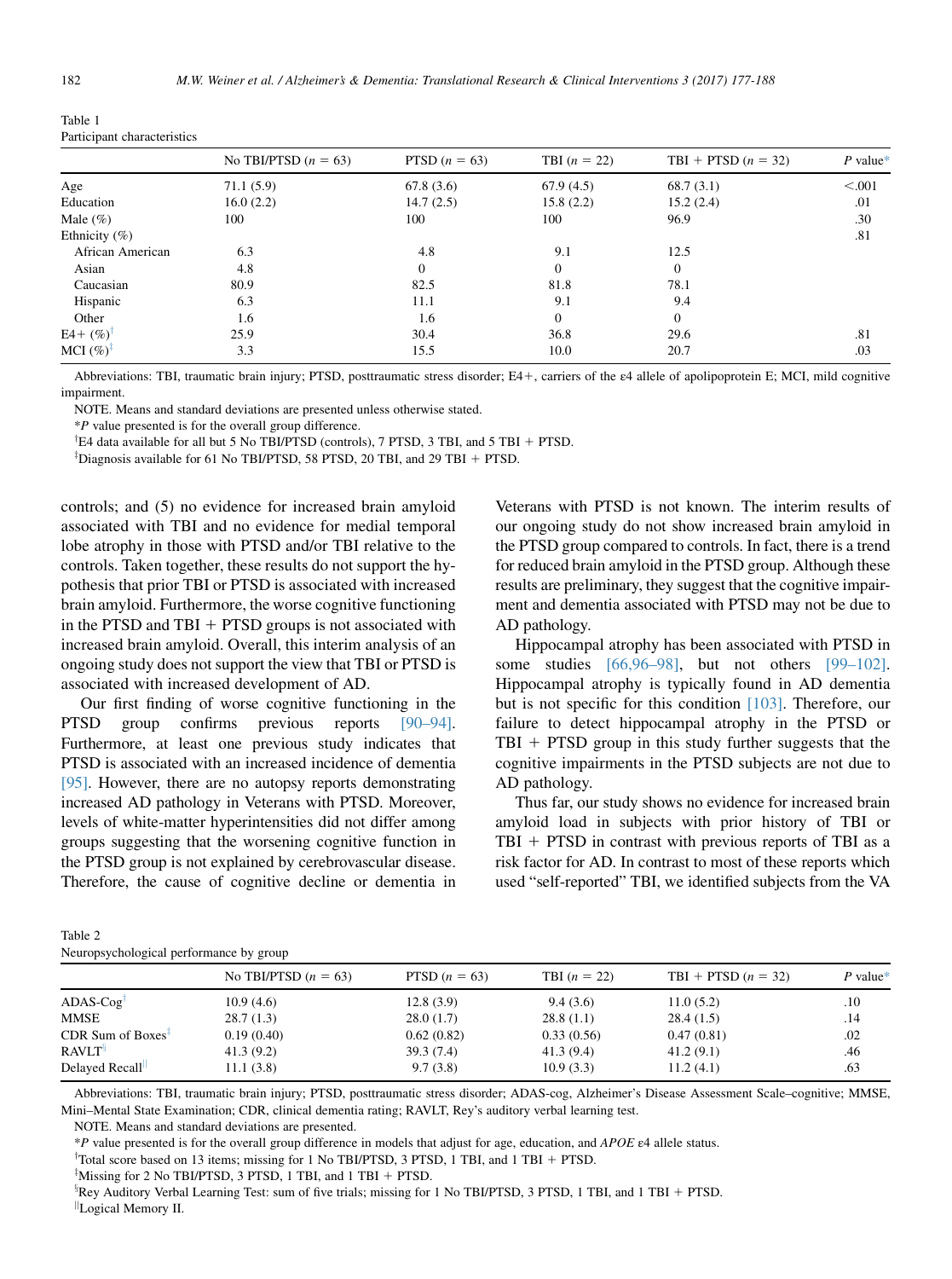| $\frac{1}{2}$ rotal detector $\frac{1}{2}$ $\frac{1}{2}$ $\frac{1}{2}$ $\frac{1}{2}$ $\frac{1}{2}$ $\frac{1}{2}$ $\frac{1}{2}$ $\frac{1}{2}$ $\frac{1}{2}$ $\frac{1}{2}$ $\frac{1}{2}$ $\frac{1}{2}$ $\frac{1}{2}$ $\frac{1}{2}$ $\frac{1}{2}$ $\frac{1}{2}$ $\frac{1}{2}$ $\frac{1}{2}$ $\frac{1}{2}$ $\frac{1}{$ |                        |                 |                |                       |            |  |  |
|--------------------------------------------------------------------------------------------------------------------------------------------------------------------------------------------------------------------------------------------------------------------------------------------------------------------|------------------------|-----------------|----------------|-----------------------|------------|--|--|
|                                                                                                                                                                                                                                                                                                                    | No TBI/PTSD $(n = 52)$ | PTSD $(n = 37)$ | TBI $(n = 16)$ | TBI + PTSD $(n = 15)$ | $P$ value* |  |  |
| Hippocampus <sup>1</sup>                                                                                                                                                                                                                                                                                           | 0.51(0.06)             | 0.53(0.06)      | 0.52(0.05)     | 0.51(0.08)            | .81        |  |  |
| Entorhinal cortex <sup>†</sup>                                                                                                                                                                                                                                                                                     | 0.26(0.04)             | 0.28(0.04)      | 0.28(0.02)     | 0.27(0.03)            | .56        |  |  |
| Inferior parietal <sup>T</sup>                                                                                                                                                                                                                                                                                     | 1.70(0.17)             | 1.74(0.18)      | 1.82(0.15)     | 1.77(0.13)            | .21        |  |  |
| Superior parietal <sup>†</sup>                                                                                                                                                                                                                                                                                     | 1.64(0.16)             | 1.69(0.20)      | 1.71(0.15)     | 1.56(0.13)            | .046       |  |  |
| Inferior temporal <sup>1</sup>                                                                                                                                                                                                                                                                                     | 1.38(0.15)             | 1.44(0.14)      | 1.41(0.15)     | 1.36(0.12)            | .35        |  |  |
| Superior temporal <sup>1</sup>                                                                                                                                                                                                                                                                                     | 1.42(0.15)             | 1.44(0.15)      | 1.41(0.18)     | 1.47(0.15)            | .71        |  |  |
| White-matter hyperintensities <sup>+</sup>                                                                                                                                                                                                                                                                         | 6.1(6.4)               | 4.4(3.8)        | 5.0(5.5)       | 4.0(3.9)              | .47        |  |  |
|                                                                                                                                                                                                                                                                                                                    |                        |                 |                |                       |            |  |  |

<span id="page-6-0"></span>Table 3 MRI volumetrics by group

Abbreviations: MRI, magnetic resonance imaging; TBI, traumatic brain injury; PTSD, posttraumatic stress disorder.

NOTE. Means and standard deviations are presented.

\*P value presented is for the overall group difference in models that adjust for age, education, and APOE  $\varepsilon$ 4 allele status.

<sup>†</sup>Expressed as percentage of intracranial volume. <sup>‡</sup>White-matter hyperintensities data based on 59 No TBI/PTSD, 53 PTSD, 18 TBI, and 21 TBI + PTSD participants.

records who receive VA compensation for diagnostic codes that might be related to a traumatic brain injury as well as by self-report of TBI before, during, and after Vietnam. In addition, there are no previous studies using  $\text{A}\beta$  florbetapir PET to determine brain amyloid load, or MRI to detect hippocampal atrophy in elders with a past history of TBI. One study reported greater amyloid deposition in MCI subjects measured by amyloid PET using Pittsburgh compound B but head trauma was again self-reported [\[49\]](#page-9-0). Although AD is considered an amyloid-mediated tauopathy, and we have yet to analyze CSF tau levels or tau-PET imaging results, our findings thus far lead us to conclude that we have not found evidence of a connection between past history of TBI and development of amyloid pathology characteristic of AD. The present study suggests that TBI may be associated with cognitive decline unrelated to AD and is, in this regard, consistent with a report [\[104\]](#page-11-0) instead showing an association of TBI with an increased risk of Parkinson's disease.

#### 5. Limitations of the study

We wish to emphasize the limitations of this interim report. The first limitation is the small sample size of the TBI group. Many Veterans who were contacted did not return our calls, declined to participate, or were unable to participate for a variety of reasons. Compared to subjects who were excluded or declined, the baseline subjects were slightly younger, and there were more Caucasians, fewer African Americans, and more Latinos. Furthermore, for unknown reasons, African American Veterans had a higher "passive refusal rate" (less likely to answer the phone, return phone calls, keep an appointment, return consent forms, etc.). These results reflect a combination of factors including willingness to participate and comorbidities which led to exclusions. Therefore, the population which was studied in the clinic differs considerably from the population of subjects who were initially contacted for this project. Despite our efforts to contact and enroll all Vietnam Veterans receiving compensation from the VA diagnostic codes that may be related to TBI, we found that a very high proportion of Veterans with history of TBI had comorbidities which prevented them from enrolling in the study. In particular, we found that large numbers of these Veterans reported metal in the body, which prevented MRI examinations. The prevalence of this exclusion was much higher than we have experienced in civilian populations studied in ADNI. However, to increase the number of subjects, the decision was recently made to waive the MRI for subjects in the TBI/both cohorts, if the only reason for exclusion was that MRI was unsafe. In addition, Veterans with both TBI and PTSD had exclusions for many other reasons and overall the "screen fail" rate in this study is much higher than we have experienced with ADNI. These findings serve to emphasize the well-known observation that clinical research studies which impose strict inclusion/exclusion criteria to eliminate comorbidities run the risk of studying a sample that does not resemble the "general population." Furthermore, research studies which include biomarker measurements such as MRI, PET scans, and lumbar punctures also run the risk of reducing generalizability.

A second limitation is that our selection of cognitively normal and MCI participants able to be followed over the timeframe of the study, rather than of Veterans already

Table 4

Florbetapir cortical SUVR by group

|                                                         | No TBI/PTSD $(n = 54)$ | PTSD $(n = 52)$ | <b>TBI</b> $(n = 19)$ | $TBI + PTSD (n = 21)$ | P value*      |
|---------------------------------------------------------|------------------------|-----------------|-----------------------|-----------------------|---------------|
| Cortical SUVR<br>$\%$ amyloid positive (SUVR $> 1.11$ ) | 1.07 (0.14)<br>24.1    | 1.01(0.07)      | 1.08(0.20)<br>21.0    | 1.06(0.08)            | ل که د<br>.04 |

Abbreviations: SUVR, standardized uptake value ratio; TBI, traumatic brain injury; PTSD, posttraumatic stress disorder. NOTE. Means and standard deviations are presented.

\*P value presented is for the overall group difference in a model that adjusts for age, education, and APOE  $\varepsilon$ 4 allele status.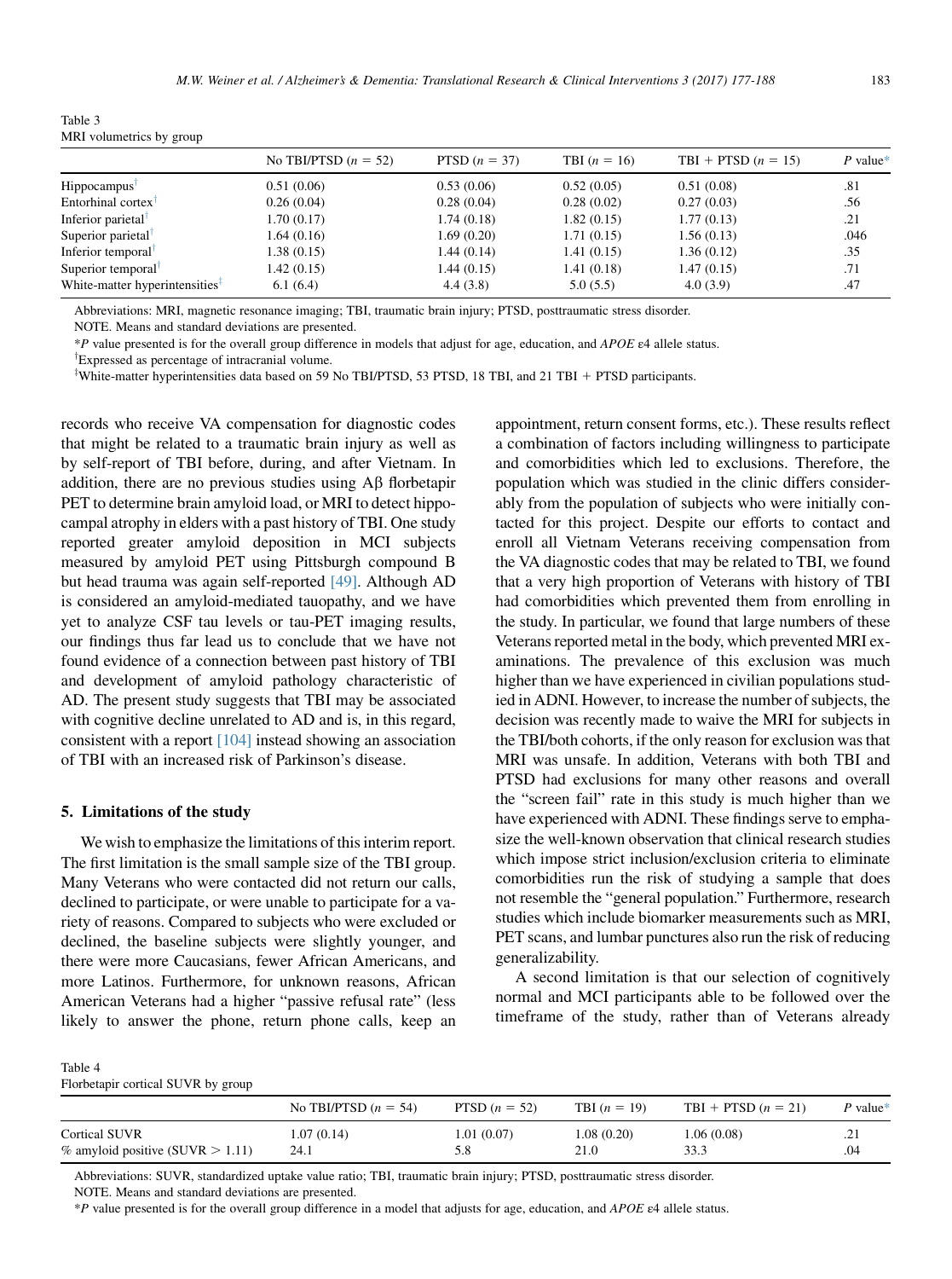<span id="page-7-0"></span>

Fig. 2. Florbetapir cortical SUVR by group and APOE ε4 allele status. The dotted line represents a previously validated amyloid positivity cutoff of 1.11 [\[89\].](#page-10-0) Abbreviations: APOE ε4, apolipoprotein E ε4 allele; PTSD, posttraumatic stress disorder; SUVR, standardized uptake value ratio; TBI, traumatic brain injury.

exhibiting dementia, may automatically eliminate Veterans susceptible to the development of AD. The remaining cohort may represent a portion of the population that does not develop AD as a result of TBI and/or PTSD.

It is important to emphasize that this is an interim analysis of an ongoing study. In addition to our continued enrollment and baseline assessments, we are obtaining 12-month follow-up data. We are also performing tau-PET imaging at baseline and 12-month follow-up. Our preliminary results do not support the hypothesis that either TBI or PTSD increases the risk for AD measured with biomarkers. Subjects with PTSD do appear to have worse cognition, but this is not associated with increased amounts of brain amyloid measured by  $\widehat{AB}$  florbetapir PET scans. In the present study, we controlled for APOE genotype, the strongest genetic risk factor for late onset AD. In the future, genome-wide genotyping will be available so that other major candidate genes for AD, PTSD, and TBI can be assessed. When we complete enrollment, we will test the major hypotheses again, and the large sample size will provide sufficient statistical power for additional hypothesis testing and data exploration. Longitudinal data and tau-PET data will also be reported.

### 6. Conclusions

Epidemiological studies have inconsistently linked history of TBI or PTSD as risk factors for AD although few have investigated the relationship using imaging or CSF biomarkers. The study aims to determine the relationship between a history of TBI and/or PTSD and AD pathology. This preliminary report includes results from baseline clinical examinations, cognitive tests, structural MRI, and  $\text{A}\beta$ florbetapir PET imaging. Despite finding lower cognitive functioning in the PTSD and  $TBI + PTSD$  groups, and lower superior parietal volume in the TBI  $+$  PTSD group relative to controls, there was no evidence to suggest that the observed cognitive decline or atrophy was related to amyloid deposition. The study was limited by the small sample size of the TBI group and does not include results from ongoing tau-PET imaging or CSF biomarker analysis. However, we conclude that these interim results do not support the hypothesis that either TBI or PTSD increases the risk for AD as measured by biomarkers.

# Acknowledgments

Department of Defense Grants: Effects of Traumatic Brain Injury (TBI) and Post-Traumatic Stress Disorder (PTSD) on Alzheimer's Disease (AD) in Veterans Using Imaging and Biomarkers in the (AD) Neuroimaging Initiative (ADNI), W81XWH-12-2-0012. Effects of Traumatic Brain Injury and Post-Traumatic Stress Disorder on Alzheimer's Disease (AD) in Veterans with Mild Cognitive Impairment (MCI) Using the Alzheimer's Disease Neuroimaging Initiative (ADNI), W81XWH-13-1-0259. Effects of Traumatic Brain Injury and Post-Traumatic Stress Disorder and Alzheimer's Disease on Brain Tau in Vietnam Veterans Using ADNI, W81XWH-14-1-0462.

The authors very greatly appreciate the efforts of the clinical sites which recruited and assessed the subjects in this study. The principal investigators and study coordinators of the clinical sites are as follows: University of California, San Francisco, Howard Rosen, MD, Samuel Stark; Georgetown University, Brigid Reynolds, RN, MS, NP, Maysa Jawdat; University of Rochester Medical Center; Anton Porsteinsson, MD, Kim Martin, Nancy Kowalski; Banner Sun Health Research Institute, Edward Zamrini, MD, Sherye Sirrel; University of California, San Diego, James Brewer, MD, PhD, Helen Vanderswag; Rush University Medical Center, Debra Fleischman, PhD, Jamie Plenge, David Sedillo; Duke University Medical Center, P. Murali Doraiswamy, MD, Cammie Hellegers; University of Wisconsin, Madison, Sterling Johnson, PhD, Paul Cary; Brigham and Women's Hospital, Gad Marshall, MD, Lidya Poni; University of Southern California, Lon Schneider, MD, Mauricio Becerra, Karen Stevens-Dagerman; Liberty Teodoro, Sonia Pawluczyk, MD; Stanford University, Jerome Yesavage, MD, Michael Nolasco, Joy Taylor, PhD, Steven Chao, MD, Ann-Mary Salib; University of California, Irvine School of Medicine, Gaby Thai, MD, Beatriz Yanez; Mount Sinai Medical Center, Wien Center, Ranjan Duara, MD, Maria Greig, MD; Columbia University, Yaakov Stern, PhD, Siobhan Lawless; University of Washington Medical Center, Elaine Peskind, MD, Anita Ranta; Premiere Research Institute, Carl Sadowsky, MD, FAAN, Daisy Acevedo, Theresa Villena, MD; Howard University, Thomas Obisesan, MD,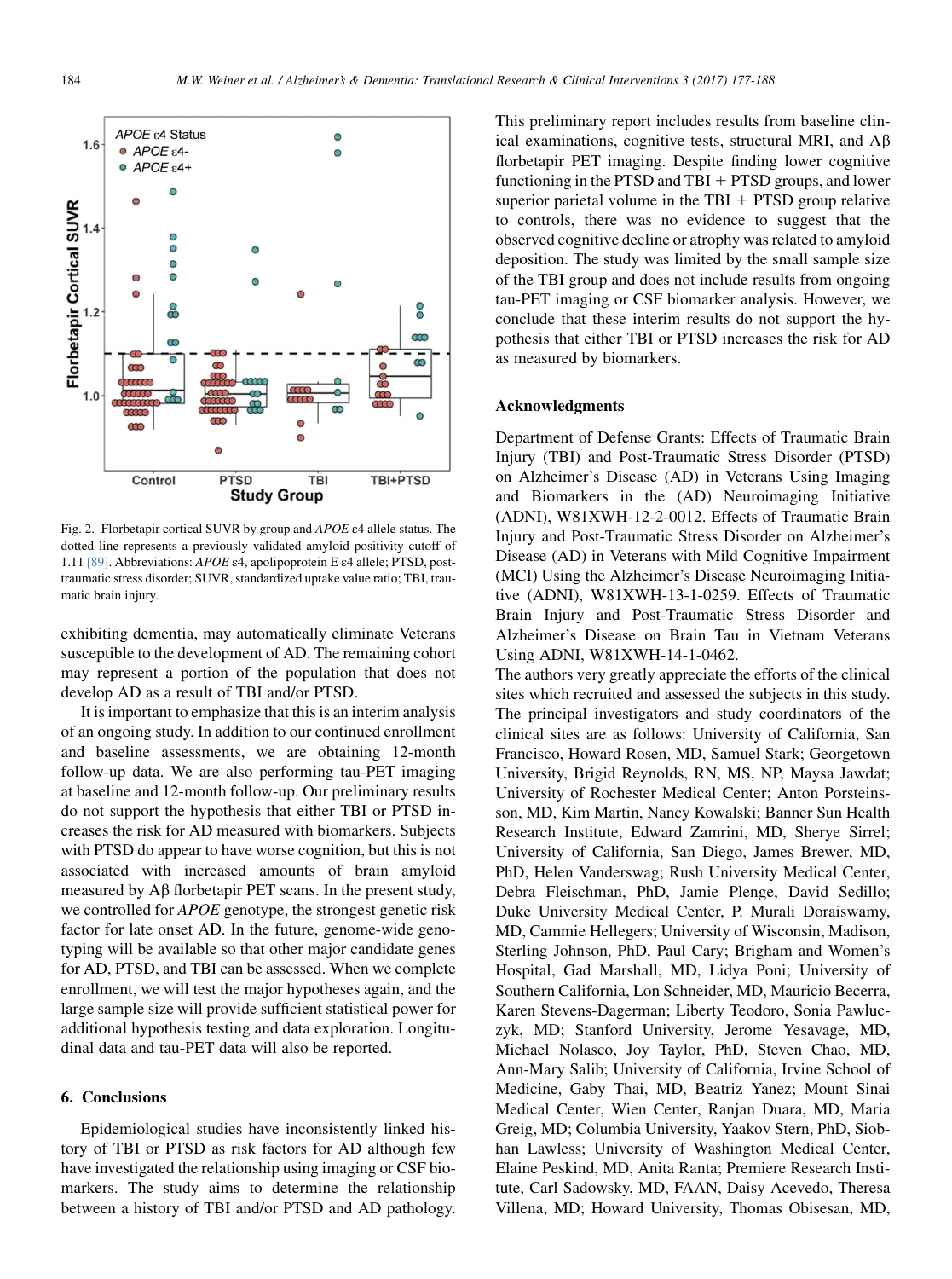<span id="page-8-0"></span>Saba Wolday; The Weill Cornell Memory Disorders Program, Michael Tai-ju-Lin, MD, David Kwak; Medical University of South Carolina, Jacobo Mintzer, MD, MBA, Courtney O'Neill.

The authors would like to thank San Francisco Veterans Administration Medical Center recruiters Laura Aronow, Morgan Blackburn, Viktoriya Bourakova, Lauren Chang, Diane Chao, Jason Falamino, Shannon Finley, Stacy Hatcher, Winnie Kwang, Cynthia Leo, Esther Rah, and Omar Rutledge.

Michael W. Weiner has served on the scientific advisory boards for Lilly, Araclon and Institut Catala de Neurociencies Aplicades, Gulf War Veterans Illnesses Advisory Committee, VACO, Biogen Idec, and Pfizer; has served as a consultant for AstraZeneca, Araclon, Medivation/Pfizer, Ipsen, TauRx Therapeutics Ltd., Bayer Healthcare, Biogen Idec, Exonhit Therapeutics, SA, Servier, Synarc, Pfizer, and Janssen; has received funding for travel from NeuroVigil, Inc., CHRU-Hopital Roger Salengro, Siemens, AstraZeneca, Geneva University Hospitals, Lilly, University of California, San Diego–ADNI, Paris University, Institut Catala de Neurociencies Aplicades, University of New Mexico School of Medicine, Ipsen, CTAD (Clinical Trials on Alzheimer's Disease), Pfizer, AD PD meeting, Paul Sabatier University, Novartis, Tohoku University; has served on the editorial advisory boards for Alzheimer's & Dementia and MRI; has received honoraria from NeuroVigil, Inc., Insitut Catala de Neurociencies Aplicades, PMDA/Japanese Ministry of Health, Labour, and Welfare, and Tohoku University; has received commercial research support from Merck and Avid; has received government research support from DOD and VA; has stock options in Synarc and Elan; and declares the following organizations as contributors to the Foundation for NIH and thus to the NIA funded Alzheimer's Disease Neuroimaging Initiative: Abbott, Alzheimer's Association, Alzheimer's Drug Discovery Foundation, Anonymous Foundation, AstraZeneca, Bayer Healthcare, BioClinica, Inc. (ADNI 2), Bristol-Myers Squibb, Cure Alzheimer's Fund, Eisai, Elan, Gene Network Sciences, Genentech, GE Healthcare, GlaxoSmithKline, Innogenetics, Johnson & Johnson, Eli Lilly & Company, Medpace, Merck, Novartis, Pfizer Inc., Roche, Schering Plough, Synarc, and Wyeth.

Dr. Jack has provided consulting services for Eli Lily and Pfizer and owns stock in Johnson and Johnson. He receives research funding from the National Institutes of Health (R01-AG011378, RO1-AG041851, U01-AG06786, U01-AG024904, R01-AG37551, R01-AG043392, R01-NS092625), and the Alexander Family Alzheimer's Disease Research Professorship of the Mayo Clinic.

Dr. Landau has consulted for Genentech and Biogen.

Dr. Neylan serves on the Scientific Advisory Board for Resilience Therapeutics.Dr Petersen's consults for Roche, Inc., Merck, Inc., Genentech, Inc., Biogen, Inc. and Eli Lilly and Company: consultant/adviser.

Dr. Saykin received support from multiple NIA, NCI, NSF and DOD grants, Eli Lilly (collaborative research project), Avid Radiopharmaceuticals (AV1451 precursor), and Arkley BioTek (SBIR grant).

# RESEARCH IN CONTEXT

- 1. Systematic review: The authors reviewed literature pertaining to the associations between traumatic brain injury, posttraumatic stress disorder, and cognitive decline, and the incidence and prevalence of these risk factors in military populations using traditional sources such as PubMed.
- 2. Interpretation: Although we observed worse cognitive functioning in veterans with traumatic brain injury (TBI) and/or posttraumatic stress disorder, these risk factors did not increase AD risk measured by amyloid positron emission tomography (PET). Limitations include difficulty in recruitment due to exclusions resulting in a small sample size of TBI subjects and a study population that does not resemble the "general population."
- 3. Future directions: The study will continue to enroll participants and performed follow-up assessments of existing participants. Tau-PET imaging at baseline and 12 months will be performed and major hypotheses will be tested again.

#### References

- [1] [Daviglus ML, Plassman BL, Pirzada A, Bell CC, Bowen PE, Burke JR,](http://refhub.elsevier.com/S2352-8737(17)30011-2/sref1) [et al. Risk factors and preventive interventions for Alzheimer disease:](http://refhub.elsevier.com/S2352-8737(17)30011-2/sref1) [state of the science. Arch Neurol 2011;68:1185–90](http://refhub.elsevier.com/S2352-8737(17)30011-2/sref1).
- [2] [Salib E, Hillier V. Head injury and the risk of Alzheimer's disease: a](http://refhub.elsevier.com/S2352-8737(17)30011-2/sref2) [case control study. Int J Geriatr Psychiatry 1997;12:363–8](http://refhub.elsevier.com/S2352-8737(17)30011-2/sref2).
- [3] [van Duijn CM, Tanja TA, Haaxma R, Schulte W, Saan RJ,](http://refhub.elsevier.com/S2352-8737(17)30011-2/sref3) [Lameris AJ, et al. Head trauma and the risk of Alzheimer's disease.](http://refhub.elsevier.com/S2352-8737(17)30011-2/sref3) [Am J Epidemiol 1992;135:775–82](http://refhub.elsevier.com/S2352-8737(17)30011-2/sref3).
- [4] [Mortimer JA, van Duijn CM, Chandra V, Fratiglioni L, Graves AB,](http://refhub.elsevier.com/S2352-8737(17)30011-2/sref4) [Heyman A, et al. Head trauma as a risk factor for Alzheimer's](http://refhub.elsevier.com/S2352-8737(17)30011-2/sref4) [disease: a collaborative re-analysis of case-control studies. EURO-](http://refhub.elsevier.com/S2352-8737(17)30011-2/sref4)[DEM Risk Factors Research Group. Int J Epidemiol 1991;20 Suppl](http://refhub.elsevier.com/S2352-8737(17)30011-2/sref4) [2:S28–35.](http://refhub.elsevier.com/S2352-8737(17)30011-2/sref4)
- [5] [Mayeux R, Ottman R, Tang MX, Noboa-Bauza L, Marder K,](http://refhub.elsevier.com/S2352-8737(17)30011-2/sref5) [Gurland B, et al. Genetic susceptibility and head injury as risk factors](http://refhub.elsevier.com/S2352-8737(17)30011-2/sref5) [for Alzheimer's disease among community-dwelling elderly persons](http://refhub.elsevier.com/S2352-8737(17)30011-2/sref5) [and their first-degree relatives. Ann Neurol 1993;33:494–501.](http://refhub.elsevier.com/S2352-8737(17)30011-2/sref5)
- [6] [O'Meara ES, Kukull WA, Sheppard L, Bowen JD, McCormick WC,](http://refhub.elsevier.com/S2352-8737(17)30011-2/sref6) [Teri L, et al. Head injury and risk of Alzheimer's disease by apolipo](http://refhub.elsevier.com/S2352-8737(17)30011-2/sref6)[protein E genotype. Am J Epidemiol 1997;146:373–84.](http://refhub.elsevier.com/S2352-8737(17)30011-2/sref6)
- [7] [Graves AB, White E, Koepsell TD, Reifler BV, van Belle G,](http://refhub.elsevier.com/S2352-8737(17)30011-2/sref7) [Larson EB, et al. The association between head trauma and](http://refhub.elsevier.com/S2352-8737(17)30011-2/sref7) [Alzheimer's disease. Am J Epidemiol 1990;131:491–501.](http://refhub.elsevier.com/S2352-8737(17)30011-2/sref7)
- [8] [Schofield PW, Tang M, Marder K, Bell K, Dooneief G, Chun M, et al.](http://refhub.elsevier.com/S2352-8737(17)30011-2/sref8) [Alzheimer's disease after remote head injury: an incidence study.](http://refhub.elsevier.com/S2352-8737(17)30011-2/sref8) [J Neurol Neurosurg Psychiatry 1997;62:119–24](http://refhub.elsevier.com/S2352-8737(17)30011-2/sref8).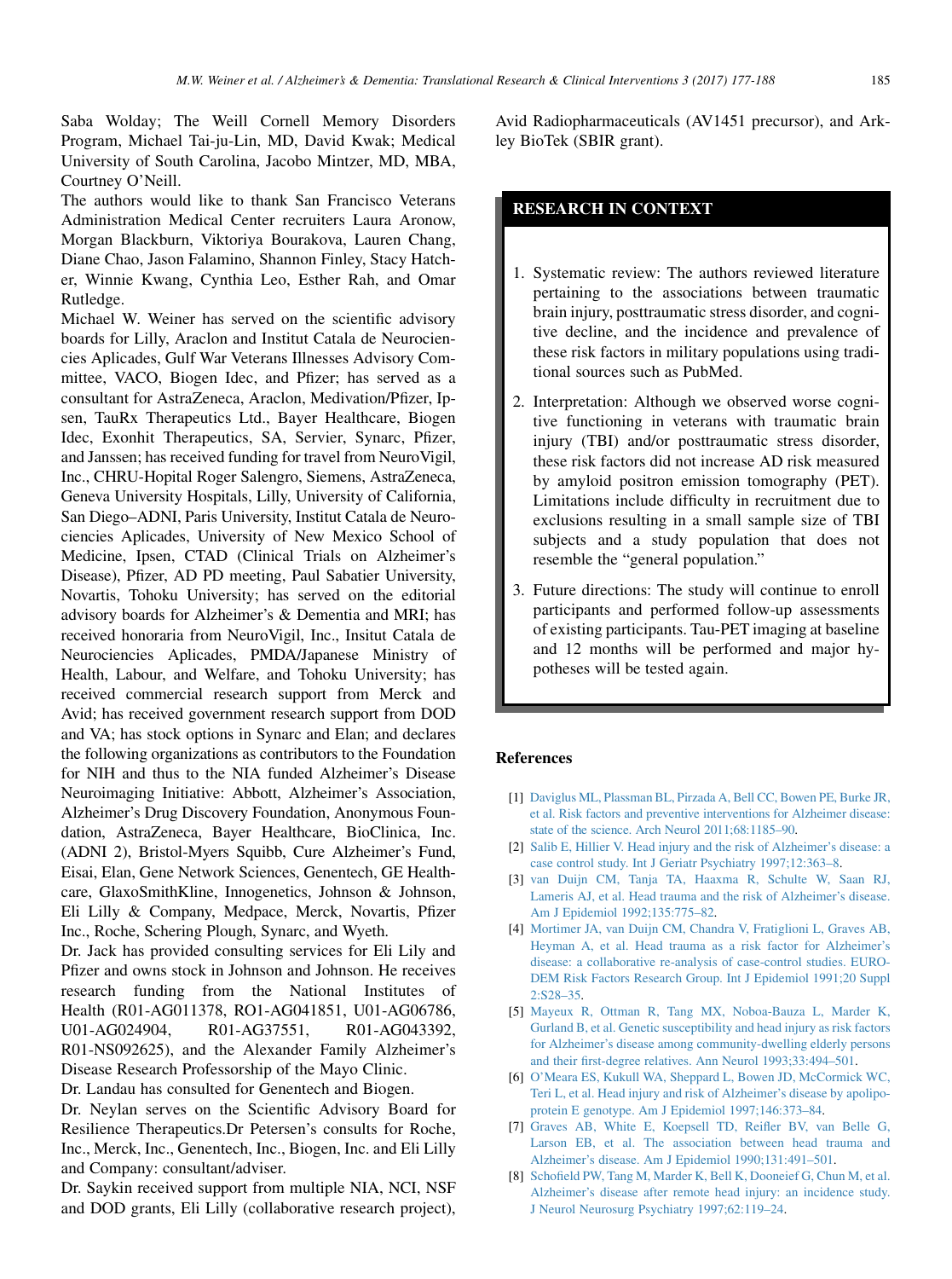- <span id="page-9-0"></span>[9] [Heyman A, Wilkinson WE, Stafford JA, Helms MJ, Sigmon AH,](http://refhub.elsevier.com/S2352-8737(17)30011-2/sref9) [Weinberg T. Alzheimer's disease: a study of epidemiological aspects.](http://refhub.elsevier.com/S2352-8737(17)30011-2/sref9) [Ann Neurol 1984;15:335–41.](http://refhub.elsevier.com/S2352-8737(17)30011-2/sref9)
- [10] [Williams DB, Annegers JF, Kokmen E, O'Brien PC, Kurland LT.](http://refhub.elsevier.com/S2352-8737(17)30011-2/sref10) [Brain injury and neurologic sequelae: a cohort study of dementia,](http://refhub.elsevier.com/S2352-8737(17)30011-2/sref10) [parkinsonism, and amyotrophic lateral sclerosis. Neurology 1991;](http://refhub.elsevier.com/S2352-8737(17)30011-2/sref10) [41:1554–7](http://refhub.elsevier.com/S2352-8737(17)30011-2/sref10).
- [11] [Katzman R, Aronson M, Fuld P, Kawas C, Brown T, Morgenstern H,](http://refhub.elsevier.com/S2352-8737(17)30011-2/sref11) [et al. Development of dementing illnesses in an 80-year-old volunteer](http://refhub.elsevier.com/S2352-8737(17)30011-2/sref11) [cohort. Ann Neurol 1989;25:317–24](http://refhub.elsevier.com/S2352-8737(17)30011-2/sref11).
- [12] [Launer LJ, Andersen K, Dewey ME, Letenneur L, Ott A,](http://refhub.elsevier.com/S2352-8737(17)30011-2/sref12) [Amaducci LA, et al. Rates and risk factors for dementia and](http://refhub.elsevier.com/S2352-8737(17)30011-2/sref12) [Alzheimer's disease: results from EURODEM pooled analyses.](http://refhub.elsevier.com/S2352-8737(17)30011-2/sref12) [EURODEM Incidence Research Group and Work Groups. European](http://refhub.elsevier.com/S2352-8737(17)30011-2/sref12) [Studies of Dementia. Neurology 1999;52:78–84](http://refhub.elsevier.com/S2352-8737(17)30011-2/sref12).
- [13] [Mehta KM, Ott A, Kalmijn S, Slooter AJ, van Duijn CM, Hofman A,](http://refhub.elsevier.com/S2352-8737(17)30011-2/sref13) [et al. Head trauma and risk of dementia and Alzheimer's disease: The](http://refhub.elsevier.com/S2352-8737(17)30011-2/sref13) [Rotterdam Study. Neurology 1999;53:1959–62.](http://refhub.elsevier.com/S2352-8737(17)30011-2/sref13)
- [14] [Mayeux R. Apolipoprotein e4 and head trauma: synergistic or addi](http://refhub.elsevier.com/S2352-8737(17)30011-2/sref14)[tive risks? Neurology 1996;46:889–91. Letter.](http://refhub.elsevier.com/S2352-8737(17)30011-2/sref14)
- [15] [Katzman R, Galasko DR, Saitoh T, Chen X, Pay MM, Booth A, et al.](http://refhub.elsevier.com/S2352-8737(17)30011-2/sref15) [Apolipoprotein-epsilon4 and head trauma: synergistic or additive](http://refhub.elsevier.com/S2352-8737(17)30011-2/sref15) [risks? Neurology 1996;46:889–91](http://refhub.elsevier.com/S2352-8737(17)30011-2/sref15).
- [16] [Frankowski RF, Annegers JF, Whitman S. Epidemiology and descrip](http://refhub.elsevier.com/S2352-8737(17)30011-2/sref16)[tive studies. Part 1. The descriptive epidemiology of head trauma in](http://refhub.elsevier.com/S2352-8737(17)30011-2/sref16) [the United States. In: Becker DP, Povlishock J, eds. Central Nervous](http://refhub.elsevier.com/S2352-8737(17)30011-2/sref16) [System Trauma Status Report –1985. Bethesda, Maryland: NIH,](http://refhub.elsevier.com/S2352-8737(17)30011-2/sref16) [NINDS; 1985. p. 33–43.](http://refhub.elsevier.com/S2352-8737(17)30011-2/sref16)
- [17] [Mayeux R, Ottman R, Maestre G, Ngai C, Tang MX, Ginsberg H, et al.](http://refhub.elsevier.com/S2352-8737(17)30011-2/sref17) [Synergistic effects of traumatic head injury and apolipoprotein-epsilon](http://refhub.elsevier.com/S2352-8737(17)30011-2/sref17) [4 in patients with Alzheimer's disease. Neurology 1995;45:555–7.](http://refhub.elsevier.com/S2352-8737(17)30011-2/sref17)
- [18] [Nemetz PN, Leibson C, Naessens JM, Beard M, Kokmen E,](http://refhub.elsevier.com/S2352-8737(17)30011-2/sref18) [Annegers JF, et al. Traumatic brain injury and time to onset of Alz](http://refhub.elsevier.com/S2352-8737(17)30011-2/sref18)[heimer's disease: a population-based study. Am J Epidemiol 1999;](http://refhub.elsevier.com/S2352-8737(17)30011-2/sref18)  $149:32 - 40.$
- [19] [Gedye A, Beattie BL, Tuokko H, Horton A, Korsarek E. Severe head](http://refhub.elsevier.com/S2352-8737(17)30011-2/sref19) [injury hastens age of onset of Alzheimer's disease. J Am Geriatr Soc](http://refhub.elsevier.com/S2352-8737(17)30011-2/sref19) [1989;37:970–3](http://refhub.elsevier.com/S2352-8737(17)30011-2/sref19).
- [20] [Fleminger S, Oliver DL, Lovestone S, Rabe-Hesketh S, Giora A. Head](http://refhub.elsevier.com/S2352-8737(17)30011-2/sref20) [injury as a risk factor for Alzheimer's disease: the evidence 10 years on;](http://refhub.elsevier.com/S2352-8737(17)30011-2/sref20) [a partial replication. J Neurol Neurosurg Psychiatry 2003;74:857–62.](http://refhub.elsevier.com/S2352-8737(17)30011-2/sref20)
- [21] [Rasmusson DX, Brandt J, Martin DB, Folstein MF. Head injury as a](http://refhub.elsevier.com/S2352-8737(17)30011-2/sref21) [risk factor in Alzheimer's disease. Brain Inj 1995;9:213–9](http://refhub.elsevier.com/S2352-8737(17)30011-2/sref21).
- [22] [Broe GA, Henderson AS, Creasey H, McCusker E, Korten AE,](http://refhub.elsevier.com/S2352-8737(17)30011-2/sref22) [Jorm AF, et al. A case-control study of Alzheimer's disease in](http://refhub.elsevier.com/S2352-8737(17)30011-2/sref22) [Australia. Neurology 1990;40:1698–707.](http://refhub.elsevier.com/S2352-8737(17)30011-2/sref22)
- [23] [Amaducci LA, Fratiglioni L, Rocca WA, Fieschi C, Livrea P,](http://refhub.elsevier.com/S2352-8737(17)30011-2/sref23) [Pedone D, et al. Risk factors for clinically diagnosed Alzheimer's dis](http://refhub.elsevier.com/S2352-8737(17)30011-2/sref23)[ease: a case-control study of an Italian population. Neurology 1986;](http://refhub.elsevier.com/S2352-8737(17)30011-2/sref23) [36:922–31](http://refhub.elsevier.com/S2352-8737(17)30011-2/sref23).
- [24] [Chandra V, Kokmen E, Schoenberg BS, Beard CM. Head trauma with](http://refhub.elsevier.com/S2352-8737(17)30011-2/sref24) [loss of consciousness as a risk factor for Alzheimer's disease.](http://refhub.elsevier.com/S2352-8737(17)30011-2/sref24) [Neurology 1989;39:1576–8.](http://refhub.elsevier.com/S2352-8737(17)30011-2/sref24)
- [25] [Chandra V, Philipose V, Bell PA, Lazaroff A, Schoenberg BS. Case](http://refhub.elsevier.com/S2352-8737(17)30011-2/sref25)[control study of late onset "probable Alzheimer's disease".](http://refhub.elsevier.com/S2352-8737(17)30011-2/sref25) [Neurology 1987;37:1295–300](http://refhub.elsevier.com/S2352-8737(17)30011-2/sref25).
- [26] [Forster DP, Newens AJ, Kay DW, Edwardson JA. Risk factors in clin](http://refhub.elsevier.com/S2352-8737(17)30011-2/sref26)[ically diagnosed presenile dementia of the Alzheimer type: a case](http://refhub.elsevier.com/S2352-8737(17)30011-2/sref26)[control study in northern England. J Epidemiol Community Health](http://refhub.elsevier.com/S2352-8737(17)30011-2/sref26) [1995;49:253–8](http://refhub.elsevier.com/S2352-8737(17)30011-2/sref26).
- [27] [Ferini-Strambi L, Smirne S, Garancini P, Pinto P, Franceschi M. Clin](http://refhub.elsevier.com/S2352-8737(17)30011-2/sref27)[ical and epidemiological aspects of Alzheimer's disease with prese](http://refhub.elsevier.com/S2352-8737(17)30011-2/sref27)[nile onset: a case control study. Neuroepidemiology 1990;9:39–49](http://refhub.elsevier.com/S2352-8737(17)30011-2/sref27).
- [28] [Fratiglioni L, Ahlbom A, Viitanen M, Winblad B. Risk factors for](http://refhub.elsevier.com/S2352-8737(17)30011-2/sref28) [late-onset Alzheimer's disease: a population-based, case-control](http://refhub.elsevier.com/S2352-8737(17)30011-2/sref28) [study. Ann Neurol 1993;33:258–66](http://refhub.elsevier.com/S2352-8737(17)30011-2/sref28).
- [29] [Li G, Shen YC, Li YT, Chen CH, Zhau YW, Silverman JM. A case](http://refhub.elsevier.com/S2352-8737(17)30011-2/sref29)[control study of Alzheimer's disease in China. Neurology 1992;](http://refhub.elsevier.com/S2352-8737(17)30011-2/sref29) [42:1481–8](http://refhub.elsevier.com/S2352-8737(17)30011-2/sref29).
- [30] [Anonymous. The Canadian Study of Health and Aging: risk factors](http://refhub.elsevier.com/S2352-8737(17)30011-2/sref30) [for Alzheimer's disease in Canada. Neurology 1994;44:2073–80](http://refhub.elsevier.com/S2352-8737(17)30011-2/sref30).
- [31] [Mortimer JA, French LR, Hutton JT, Schuman LM. Head injury as a](http://refhub.elsevier.com/S2352-8737(17)30011-2/sref31) [risk factor for Alzheimer's disease. Neurology 1985;35:264–7.](http://refhub.elsevier.com/S2352-8737(17)30011-2/sref31)
- [32] [Tsolaki M, Fountoulakis K, Chantzi E, Kazis A. Risk factors for clin](http://refhub.elsevier.com/S2352-8737(17)30011-2/sref32)[ically diagnosed Alzheimer's disease: a case-control study of a Greek](http://refhub.elsevier.com/S2352-8737(17)30011-2/sref32) [population. Int Psychogeriatr 1997;9:327–41.](http://refhub.elsevier.com/S2352-8737(17)30011-2/sref32)
- [33] [Plassman BL, Havlik RJ, Steffens DC, Helms MJ, Newman TN,](http://refhub.elsevier.com/S2352-8737(17)30011-2/sref33) [Drosdick D, et al. Documented head injury in early adulthood and](http://refhub.elsevier.com/S2352-8737(17)30011-2/sref33) [risk of Alzheimer's disease and other dementias. Neurology 2000;](http://refhub.elsevier.com/S2352-8737(17)30011-2/sref33) [55:1158–66](http://refhub.elsevier.com/S2352-8737(17)30011-2/sref33).
- [34] [Johnson VE, Stewart W, Smith DH. Traumatic brain injury and](http://refhub.elsevier.com/S2352-8737(17)30011-2/sref34) [amyloid-beta pathology: a link to Alzheimer's disease? Nat Rev Neu](http://refhub.elsevier.com/S2352-8737(17)30011-2/sref34)[rosci 2010;11:361–70](http://refhub.elsevier.com/S2352-8737(17)30011-2/sref34).
- [35] [Williams JW, Plassman BL, Burke J, Benjamin S. Preventing](http://refhub.elsevier.com/S2352-8737(17)30011-2/sref35) [Alzheimer's disease and cognitive decline. Evid Rep Technol Assess](http://refhub.elsevier.com/S2352-8737(17)30011-2/sref35) [\(Full Rep\) 2010;193:1–727.](http://refhub.elsevier.com/S2352-8737(17)30011-2/sref35)
- [36] [Plassman BL, Grafman J. Traumatic brain injury and late-life demen](http://refhub.elsevier.com/S2352-8737(17)30011-2/sref36)[tia. Handb Clin Neurol 2015;128:711–22](http://refhub.elsevier.com/S2352-8737(17)30011-2/sref36).
- [37] [Jellinger KA. Head injury and dementia. Curr Opin Neurol 2004;](http://refhub.elsevier.com/S2352-8737(17)30011-2/sref37) [17:719–23](http://refhub.elsevier.com/S2352-8737(17)30011-2/sref37).
- [38] [Jordan BD, Relkin NR, Ravdin LD, Jacobs AR, Bennett A, Gandy S.](http://refhub.elsevier.com/S2352-8737(17)30011-2/sref38) [Apolipoprotein E epsilon4 associated with chronic traumatic brain](http://refhub.elsevier.com/S2352-8737(17)30011-2/sref38) [injury in boxing. JAMA 1997;278:136–40.](http://refhub.elsevier.com/S2352-8737(17)30011-2/sref38)
- [39] [Friedman G, Froom P, Sazbon L, Grinblatt I, Shochina M, Tsenter J,](http://refhub.elsevier.com/S2352-8737(17)30011-2/sref39) [et al. Apolipoprotein E-epsilon4 genotype predicts a poor outcome in](http://refhub.elsevier.com/S2352-8737(17)30011-2/sref39) [survivors of traumatic brain injury. Neurology 1999;52:244–8.](http://refhub.elsevier.com/S2352-8737(17)30011-2/sref39)
- [40] [Lichtman SW, Seliger G, Tycko B, Marder K. Apolipoprotein E and](http://refhub.elsevier.com/S2352-8737(17)30011-2/sref40) [functional recovery from brain injury following postacute rehabilita](http://refhub.elsevier.com/S2352-8737(17)30011-2/sref40)[tion. Neurology 2000;55:1536–9](http://refhub.elsevier.com/S2352-8737(17)30011-2/sref40).
- [41] [Jellinger KA, Paulus W, Wrocklage C, Litvan I. Effects of closed](http://refhub.elsevier.com/S2352-8737(17)30011-2/sref41) [traumatic brain injury and genetic factors on the development of](http://refhub.elsevier.com/S2352-8737(17)30011-2/sref41) [Alzheimer's disease. Eur J Neurol 2001;8:707–10](http://refhub.elsevier.com/S2352-8737(17)30011-2/sref41).
- [42] [Diaz-Arrastia R, Gong Y, Fair S, Scott KD, Garcia MC, Carlile MC,](http://refhub.elsevier.com/S2352-8737(17)30011-2/sref42) [et al. Increased risk of late posttraumatic seizures associated with in](http://refhub.elsevier.com/S2352-8737(17)30011-2/sref42)heritance of APOE epsilon4 allele. Arch Neurol 2003;60:818-22.
- [43] [Nathoo N, Chetty R, van Dellen JR, Barnett GH. Genetic vulnera](http://refhub.elsevier.com/S2352-8737(17)30011-2/sref43)[bility following traumatic brain injury: the role of apolipoprotein E.](http://refhub.elsevier.com/S2352-8737(17)30011-2/sref43) [Mol Pathol 2003;56:132–6](http://refhub.elsevier.com/S2352-8737(17)30011-2/sref43).
- [44] [Ariza M, Pueyo R, Matarin Mdel M, Junque C, Mataro M,](http://refhub.elsevier.com/S2352-8737(17)30011-2/sref44) [Clemente I, et al. Influence of APOE polymorphism on cognitive](http://refhub.elsevier.com/S2352-8737(17)30011-2/sref44) [and behavioural outcome in moderate and severe traumatic brain](http://refhub.elsevier.com/S2352-8737(17)30011-2/sref44) [injury. J Neurol Neurosurg Psychiatry 2006;77:1191–3](http://refhub.elsevier.com/S2352-8737(17)30011-2/sref44).
- [45] [Houlden H, Greenwood R. Apolipoprotein E4 and traumatic brain](http://refhub.elsevier.com/S2352-8737(17)30011-2/sref45) [injury. J Neurol Neurosurg Psychiatry 2006;77:1106–7](http://refhub.elsevier.com/S2352-8737(17)30011-2/sref45).
- [46] [Nicoll JA, Roberts GW, Graham DI. Apolipoprotein E epsilon 4 allele](http://refhub.elsevier.com/S2352-8737(17)30011-2/sref46) [is associated with deposition of amyloid beta-protein following head](http://refhub.elsevier.com/S2352-8737(17)30011-2/sref46) [injury. Nat Med 1995;1:135–7.](http://refhub.elsevier.com/S2352-8737(17)30011-2/sref46)
- [47] [Roberts GW, Gentleman SM, Lynch A, Murray L, Landon M,](http://refhub.elsevier.com/S2352-8737(17)30011-2/sref47) [Graham DI. Beta amyloid protein deposition in the brain after severe](http://refhub.elsevier.com/S2352-8737(17)30011-2/sref47) [head injury: implications for the pathogenesis of Alzheimer's dis](http://refhub.elsevier.com/S2352-8737(17)30011-2/sref47)[ease. J Neurol Neurosurg Psychiatry 1994;57:419–25](http://refhub.elsevier.com/S2352-8737(17)30011-2/sref47).
- [48] [Uryu K, Chen XH, Martinez D, Browne KD, Johnson VE,](http://refhub.elsevier.com/S2352-8737(17)30011-2/sref48) [Graham DI, et al. Multiple proteins implicated in neurodegenerative](http://refhub.elsevier.com/S2352-8737(17)30011-2/sref48) [diseases accumulate in axons after brain trauma in humans. Exp Neu](http://refhub.elsevier.com/S2352-8737(17)30011-2/sref48)[rol 2007;208:185–92](http://refhub.elsevier.com/S2352-8737(17)30011-2/sref48).
- [49] [Mielke MM, Savica R, Wiste HJ, Weigand SD, Vemuri P,](http://refhub.elsevier.com/S2352-8737(17)30011-2/sref49) [Knopman DS, et al. Head trauma and in vivo measures of amyloid](http://refhub.elsevier.com/S2352-8737(17)30011-2/sref49) [and neurodegeneration in a population-based study. Neurology](http://refhub.elsevier.com/S2352-8737(17)30011-2/sref49) [2014;82:70–6](http://refhub.elsevier.com/S2352-8737(17)30011-2/sref49).
- [50] [Jenkins MA, Langlais PJ, Delis DA, Cohen RA. Attentional dysfunc](http://refhub.elsevier.com/S2352-8737(17)30011-2/sref50)[tion associated with posttraumatic stress disorder among rape survi](http://refhub.elsevier.com/S2352-8737(17)30011-2/sref50)[vors. Clin Neuropsychol 2000;14:7–12.](http://refhub.elsevier.com/S2352-8737(17)30011-2/sref50)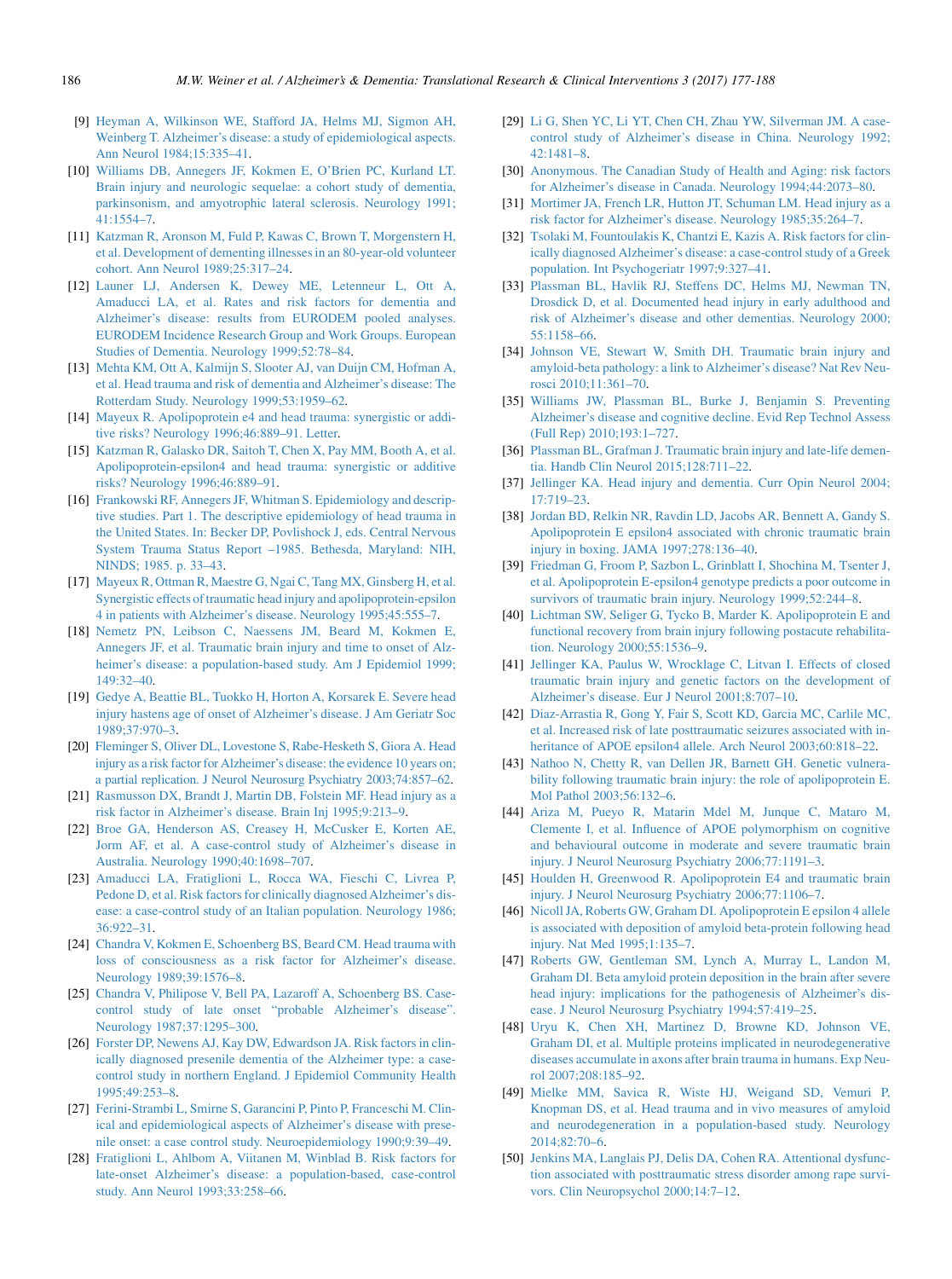- <span id="page-10-0"></span>[51] [Yehuda R, Ledoux J. Response variation following trauma: a transla](http://refhub.elsevier.com/S2352-8737(17)30011-2/sref51)[tional neuroscience approach to understanding PTSD. Neuron 2007;](http://refhub.elsevier.com/S2352-8737(17)30011-2/sref51) [56:19–32](http://refhub.elsevier.com/S2352-8737(17)30011-2/sref51).
- [52] [Kulka RA, Schlenger WE, Fairbank JA, Hough RL, Jordan BK,](http://refhub.elsevier.com/S2352-8737(17)30011-2/sref52) [Marmar CR, et al. Trauma and the Vietnam War Generation. New](http://refhub.elsevier.com/S2352-8737(17)30011-2/sref52) [York: Brunner/Mazel; 1990.](http://refhub.elsevier.com/S2352-8737(17)30011-2/sref52)
- [53] [Dohrenwend BP, Turner JB, Turse NA, Adams BG, Koenen KC,](http://refhub.elsevier.com/S2352-8737(17)30011-2/sref53) [Marshall R. The psychological risks of Vietnam for U.S. veterans:](http://refhub.elsevier.com/S2352-8737(17)30011-2/sref53) [a revisit with new data and methods. Science 2006;313:979–82](http://refhub.elsevier.com/S2352-8737(17)30011-2/sref53).
- [54] [Samuelson KW, Neylan TC, Metzler TJ, Lenoci M, Rothlind J, Henn-](http://refhub.elsevier.com/S2352-8737(17)30011-2/sref54)[Haase C, et al. Neuropsychological functioning in posttraumatic](http://refhub.elsevier.com/S2352-8737(17)30011-2/sref54) [stress disorder and alcohol abuse. Neuropsychology 2006;](http://refhub.elsevier.com/S2352-8737(17)30011-2/sref54) [20:716–26](http://refhub.elsevier.com/S2352-8737(17)30011-2/sref54).
- [55] [Gilbertson MW, Gurvits TV, Lasko NB, Orr SP, Pitman RK. Multi](http://refhub.elsevier.com/S2352-8737(17)30011-2/sref55)[variate assessment of explicit memory function in combat veterans](http://refhub.elsevier.com/S2352-8737(17)30011-2/sref55) [with posttraumatic stress disorder. J Trauma Stress 2001;14:413–32](http://refhub.elsevier.com/S2352-8737(17)30011-2/sref55).
- [56] [Vasterling JJ, Duke LM, Brailey K, Constans JI, Allain AN Jr,](http://refhub.elsevier.com/S2352-8737(17)30011-2/sref56) [Sutker PB. Attention, learning, and memory performances and intel](http://refhub.elsevier.com/S2352-8737(17)30011-2/sref56)[lectual resources in Vietnam veterans: PTSD and no disorder compar](http://refhub.elsevier.com/S2352-8737(17)30011-2/sref56)[isons. Neuropsychology 2002;16:5–14.](http://refhub.elsevier.com/S2352-8737(17)30011-2/sref56)
- [57] [Bremner JD, Scott TM, Delaney RC, Southwick SM, Mason JW,](http://refhub.elsevier.com/S2352-8737(17)30011-2/sref57) [Johnson DR, et al. Deficits in short-term memory in posttraumatic](http://refhub.elsevier.com/S2352-8737(17)30011-2/sref57) [stress disorder. Am J Psychiatry 1993;150:1015–9](http://refhub.elsevier.com/S2352-8737(17)30011-2/sref57).
- [58] [Golier J, Yehuda R, Cornblatt B, Harvey P, Gerber D, Levengood R.](http://refhub.elsevier.com/S2352-8737(17)30011-2/sref58) [Sustained attention in combat-related posttraumatic stress disorder.](http://refhub.elsevier.com/S2352-8737(17)30011-2/sref58) [Integr Physiol Behav Sci 1997;32:52–61.](http://refhub.elsevier.com/S2352-8737(17)30011-2/sref58)
- [59] [Yehuda R, Keefe RS, Harvey PD, Levengood RA, Gerber DK, Geni J,](http://refhub.elsevier.com/S2352-8737(17)30011-2/sref59) [et al. Learning and memory in combat veterans with posttraumatic](http://refhub.elsevier.com/S2352-8737(17)30011-2/sref59) [stress disorder. Am J Psychiatry 1995;152:137–9](http://refhub.elsevier.com/S2352-8737(17)30011-2/sref59).
- [60] [Uddo M, Vasterling JJ, Brailey K, Sutker PB. Memory and attention](http://refhub.elsevier.com/S2352-8737(17)30011-2/sref60) [in combat-related post-traumatic stress disorder \(PTSD\). J Psychopa](http://refhub.elsevier.com/S2352-8737(17)30011-2/sref60)[thol Behav Assess 1993;15:43–52](http://refhub.elsevier.com/S2352-8737(17)30011-2/sref60).
- [61] [Vasterling JJ, Brailey K, Constans JI, Sutker PB. Attention and mem](http://refhub.elsevier.com/S2352-8737(17)30011-2/sref61)[ory dysfunction in posttraumatic stress disorder. Neuropsychology](http://refhub.elsevier.com/S2352-8737(17)30011-2/sref61) [1998;12:125–33](http://refhub.elsevier.com/S2352-8737(17)30011-2/sref61).
- [62] [Johnsen GE, Asbjornsen AE. Verbal learning and memory impair](http://refhub.elsevier.com/S2352-8737(17)30011-2/sref62)[ments in posttraumatic stress disorder: the role of encoding strategies.](http://refhub.elsevier.com/S2352-8737(17)30011-2/sref62) [Psychiatry Res 2009;165:68–77](http://refhub.elsevier.com/S2352-8737(17)30011-2/sref62).
- [63] [Schuff N, Marmar CR, Weiss DS, Neylan TC, Schoenfeld F, Fein G,](http://refhub.elsevier.com/S2352-8737(17)30011-2/sref63) [et al. Reduced hippocampal volume and n-acetylaspartate in post](http://refhub.elsevier.com/S2352-8737(17)30011-2/sref63) [traumatic stress disorder. Ann N Y Acad Sci 1997;821:516–20.](http://refhub.elsevier.com/S2352-8737(17)30011-2/sref63)
- [64] [Schuff N, Neylan TC, Lenoci MA, Du AT, Weiss DS, Marmar CR,](http://refhub.elsevier.com/S2352-8737(17)30011-2/sref64) [et al. Decreased hippocampal N-acetylaspartate in the absence of at](http://refhub.elsevier.com/S2352-8737(17)30011-2/sref64)[rophy in posttraumatic stress disorder. Biol Psychiatry 2001;](http://refhub.elsevier.com/S2352-8737(17)30011-2/sref64) [50:952–9](http://refhub.elsevier.com/S2352-8737(17)30011-2/sref64).
- [65] [Schuff N, Neylan TC, Fox-Bosetti S, Lenoci M, Samuelson KW,](http://refhub.elsevier.com/S2352-8737(17)30011-2/sref65) [Studholme C, et al. Abnormal N-acetylaspartate in hippocampus](http://refhub.elsevier.com/S2352-8737(17)30011-2/sref65) [and anterior cingulate in posttraumatic stress disorder. Psychiatry](http://refhub.elsevier.com/S2352-8737(17)30011-2/sref65) [Res 2008;162:147–57](http://refhub.elsevier.com/S2352-8737(17)30011-2/sref65).
- [66] [Wang Z, Neylan TC, Mueller SG, Lenoci M, Truran D, Marmar CR,](http://refhub.elsevier.com/S2352-8737(17)30011-2/sref66) [et al. Magnetic resonance imaging of hippocampal subfields in post](http://refhub.elsevier.com/S2352-8737(17)30011-2/sref66)[traumatic stress disorder. Arch Gen Psychiatry 2010;67:296–303.](http://refhub.elsevier.com/S2352-8737(17)30011-2/sref66)
- [67] [Apfel BA, Ross J, Hlavin J, Meyerhoff DJ, Metzler TJ, Marmar CR,](http://refhub.elsevier.com/S2352-8737(17)30011-2/sref67) [et al. Hippocampal volume differences in Gulf War veterans with cur](http://refhub.elsevier.com/S2352-8737(17)30011-2/sref67)[rent versus lifetime posttraumatic stress disorder symptoms. Biol](http://refhub.elsevier.com/S2352-8737(17)30011-2/sref67) [Psychiatry 2011;69:541–8](http://refhub.elsevier.com/S2352-8737(17)30011-2/sref67).
- [68] [Woodward SH, Schaer M, Kaloupek DG, Cediel L, Eliez S. Smaller](http://refhub.elsevier.com/S2352-8737(17)30011-2/sref68) [global and regional cortical volume in combat-related posttraumatic](http://refhub.elsevier.com/S2352-8737(17)30011-2/sref68) [stress disorder. Arch Gen Psychiatry 2009;66:1373–82](http://refhub.elsevier.com/S2352-8737(17)30011-2/sref68).
- [69] [Koenigs M, Grafman J. Posttraumatic stress disorder: the role of](http://refhub.elsevier.com/S2352-8737(17)30011-2/sref69) [medial prefrontal cortex and amygdala. Neuroscientist 2009;](http://refhub.elsevier.com/S2352-8737(17)30011-2/sref69) [15:540–8](http://refhub.elsevier.com/S2352-8737(17)30011-2/sref69).
- [70] [Yaffe K, Vittinghoff E, Lindquist K, Barnes D, Covinsky KE,](http://refhub.elsevier.com/S2352-8737(17)30011-2/sref70) [Neylan T, et al. Posttraumatic stress disorder and risk of dementia](http://refhub.elsevier.com/S2352-8737(17)30011-2/sref70) [among US veterans. Arch Gen Psychiatry 2010;67:608–13.](http://refhub.elsevier.com/S2352-8737(17)30011-2/sref70)
- [71] [Weiner MW, Veitch DP, Aisen PS, Beckett LA, Cairns NJ,](http://refhub.elsevier.com/S2352-8737(17)30011-2/sref71) [Cedarbaum J, et al., Alzheimer's Disease Neuroimaging Initiative.](http://refhub.elsevier.com/S2352-8737(17)30011-2/sref71)

[2014 update of The Alzheimer's Disease Neuroimaging Initiative:](http://refhub.elsevier.com/S2352-8737(17)30011-2/sref71) [a review of papers published since its inception. Alzheimers Dement](http://refhub.elsevier.com/S2352-8737(17)30011-2/sref71) [2015;11:e1–120.](http://refhub.elsevier.com/S2352-8737(17)30011-2/sref71)

- [72] [Corrigan JD, Bogner J. Initial reliability and validity of the Ohio State](http://refhub.elsevier.com/S2352-8737(17)30011-2/sref72) [University TBI identification method. J Head Trauma Rehabil 2007;](http://refhub.elsevier.com/S2352-8737(17)30011-2/sref72) [22:318–29](http://refhub.elsevier.com/S2352-8737(17)30011-2/sref72).
- [73] [Gallo JJ, Breitner JC. Alzheimer's disease in the NAS-NRC Registry](http://refhub.elsevier.com/S2352-8737(17)30011-2/sref73) [of aging twin veterans, IV. Performance characteristics of a two-stage](http://refhub.elsevier.com/S2352-8737(17)30011-2/sref73) [telephone screening procedure for Alzheimer's dementia. Psychol](http://refhub.elsevier.com/S2352-8737(17)30011-2/sref73) Med 1995;25:1211-9.
- [74] [Breitner JC, Welsh KA. Diagnosis and management of memory loss](http://refhub.elsevier.com/S2352-8737(17)30011-2/sref74) [and cognitive disorders among elderly persons. Psychiatr Serv 1995;](http://refhub.elsevier.com/S2352-8737(17)30011-2/sref74) [46:29–35](http://refhub.elsevier.com/S2352-8737(17)30011-2/sref74).
- [75] [M](http://refhub.elsevier.com/S2352-8737(17)30011-2/sref75)üller JM, Postert C, Beyer T, Furniss T, Achtergarde S. Comparison [of eleven short versions of the Symptom Checklist 90-Revised \(SCL-](http://refhub.elsevier.com/S2352-8737(17)30011-2/sref75)[90-R\) for use in the assessment of general psychopathology. J Psy](http://refhub.elsevier.com/S2352-8737(17)30011-2/sref75)[chopathol Behav Assess 2010;32:246–54](http://refhub.elsevier.com/S2352-8737(17)30011-2/sref75).
- [76] [Buysse DJ, Reynolds CF, Monk TH, Berman SR, Kupfer DJ. The](http://refhub.elsevier.com/S2352-8737(17)30011-2/sref76) [Pittsburgh Sleep Quality Index: a new instrument for psychiatric](http://refhub.elsevier.com/S2352-8737(17)30011-2/sref76) [practice and research. Psychiatry Res 1989;28:193–213](http://refhub.elsevier.com/S2352-8737(17)30011-2/sref76).
- [77] [Gandek B, Ware JE, Aaronson NK, Apolone G, Bjorner JB,](http://refhub.elsevier.com/S2352-8737(17)30011-2/sref77) [Brazier JE, et al. Cross-validation of item selection and scoring for](http://refhub.elsevier.com/S2352-8737(17)30011-2/sref77) [the SF-12 Health Survey in nine countries: results from the IQOLA](http://refhub.elsevier.com/S2352-8737(17)30011-2/sref77) [Project. J Clin Epidemiol 1998;51:1171–8.](http://refhub.elsevier.com/S2352-8737(17)30011-2/sref77)
- [78] [Keane TM, Fairbank JA, Caddell JM, Zimering RT, Taylor KL,](http://refhub.elsevier.com/S2352-8737(17)30011-2/sref78) [Mora CA. Clinical evaluation of a measure to assess combat expo](http://refhub.elsevier.com/S2352-8737(17)30011-2/sref78)[sure. Psychol Assess A J Consulting Clin Psychol 1989;1:53.](http://refhub.elsevier.com/S2352-8737(17)30011-2/sref78)
- [79] [Blake DD, Weathers FW, Nagy LM, Kaloupek DG, Gusman FD,](http://refhub.elsevier.com/S2352-8737(17)30011-2/sref79) [Charney DS, et al. The development of a Clinician-Administered](http://refhub.elsevier.com/S2352-8737(17)30011-2/sref79) [PTSD Scale. J Trauma Stress 1995;8:75–90.](http://refhub.elsevier.com/S2352-8737(17)30011-2/sref79)
- [80] [Wolfe J, Kimerling R, Brown P, Chrestman K. The Life Stressor](http://refhub.elsevier.com/S2352-8737(17)30011-2/sref80) [Checklist. Boston: National Center for PTSD, Boston VA Medical](http://refhub.elsevier.com/S2352-8737(17)30011-2/sref80) [Center; 1993.](http://refhub.elsevier.com/S2352-8737(17)30011-2/sref80)
- [81] [Cacciola JS, Alterman AI, McLellan AT, Lin YT, Lynch KG. Initial](http://refhub.elsevier.com/S2352-8737(17)30011-2/sref81) [evidence for the reliability and validity of a "Lite" version of the](http://refhub.elsevier.com/S2352-8737(17)30011-2/sref81) [Addiction Severity Index. Drug Alcohol Depend 2007;87:297–302.](http://refhub.elsevier.com/S2352-8737(17)30011-2/sref81)
- [82] [Kang JH, Korecka M, Figurski MJ, Toledo JB, Blennow K,](http://refhub.elsevier.com/S2352-8737(17)30011-2/sref82) [Zetterberg H, et al. The Alzheimer's Disease Neuroimaging Initiative](http://refhub.elsevier.com/S2352-8737(17)30011-2/sref82) [2 Biomarker Core: a review of progress and plans. Alzheimers De](http://refhub.elsevier.com/S2352-8737(17)30011-2/sref82)[ment 2015;11:772–91.](http://refhub.elsevier.com/S2352-8737(17)30011-2/sref82)
- [83] [Saykin AJ, Shen L, Foroud TM, Potkin SG, Swaminathan S, Kim S,](http://refhub.elsevier.com/S2352-8737(17)30011-2/sref83) [et al. Alzheimer's Disease Neuroimaging Initiative biomarkers as](http://refhub.elsevier.com/S2352-8737(17)30011-2/sref83) [quantitative phenotypes: genetics core aims, progress, and plans. Alz](http://refhub.elsevier.com/S2352-8737(17)30011-2/sref83)[heimers Dement 2010;6:265–73](http://refhub.elsevier.com/S2352-8737(17)30011-2/sref83).
- [84] [Jack CR Jr, Bernstein MA, Fox NC, Thompson P, Alexander G,](http://refhub.elsevier.com/S2352-8737(17)30011-2/sref84) [Harvey D, et al. The Alzheimer's Disease Neuroimaging Initiative](http://refhub.elsevier.com/S2352-8737(17)30011-2/sref84) [\(ADNI\): MRI methods. J Magn Reson Imaging 2008;27:685–91](http://refhub.elsevier.com/S2352-8737(17)30011-2/sref84).
- [85] [Jagust WJ, Landau SM, Koeppe RA, Reiman EM, Chen K,](http://refhub.elsevier.com/S2352-8737(17)30011-2/sref85) [Mathis CA, et al. The Alzheimer's Disease Neuroimaging Initiative](http://refhub.elsevier.com/S2352-8737(17)30011-2/sref85) [2 PET Core: 2015. Alzheimers Dement 2015;11:757–71](http://refhub.elsevier.com/S2352-8737(17)30011-2/sref85).
- [86] [Aisen PS, Petersen RC, Donohue M, Weiner MW. Alzheimer's Dis](http://refhub.elsevier.com/S2352-8737(17)30011-2/sref86)[ease Neuroimaging Initiative 2 Clinical Core: progress and plans.](http://refhub.elsevier.com/S2352-8737(17)30011-2/sref86) [Alzheimers Dement 2015;11:734–9.](http://refhub.elsevier.com/S2352-8737(17)30011-2/sref86)
- [87] [McCullagh P, Nelder J. Generalized Linear Models. 2nd ed. London:](http://refhub.elsevier.com/S2352-8737(17)30011-2/sref87) [Chapman and Hall; 1989.](http://refhub.elsevier.com/S2352-8737(17)30011-2/sref87)
- [88] SAS SIIVotSSfWSaaoSIIposnartoto.
- [89] [Landau SM, Mintun MA, Joshi AD, Koeppe RA, Petersen RC,](http://refhub.elsevier.com/S2352-8737(17)30011-2/sref89) [Aisen PS, et al. Amyloid deposition, hypometabolism, and longitudi](http://refhub.elsevier.com/S2352-8737(17)30011-2/sref89)[nal cognitive decline. Ann Neurol 2012;72:578–86.](http://refhub.elsevier.com/S2352-8737(17)30011-2/sref89)
- [90] [Scott Mackin R, Lesselyong JA, Yaffe K. Pattern of cognitive impair](http://refhub.elsevier.com/S2352-8737(17)30011-2/sref90)[ment in older veterans with posttraumatic stress disorder evaluated at](http://refhub.elsevier.com/S2352-8737(17)30011-2/sref90) [a memory disorders clinic. Int J Geriatr Psychiatry 2012;27:637–42](http://refhub.elsevier.com/S2352-8737(17)30011-2/sref90).
- [91] [Cohen BE, Neylan TC, Yaffe K, Samuelson KW, Li Y, Barnes DE.](http://refhub.elsevier.com/S2352-8737(17)30011-2/sref91) [Posttraumatic stress disorder and cognitive function: findings from](http://refhub.elsevier.com/S2352-8737(17)30011-2/sref91) [the mind your heart study. J Clin Psychiatry 2013;74:1063–70.](http://refhub.elsevier.com/S2352-8737(17)30011-2/sref91)
- [92] [Greenberg MS, Tanev K, Marin MF, Pitman RK. Stress, PTSD, and](http://refhub.elsevier.com/S2352-8737(17)30011-2/sref92) [dementia. Alzheimers Dement 2014;10:S155–65.](http://refhub.elsevier.com/S2352-8737(17)30011-2/sref92)